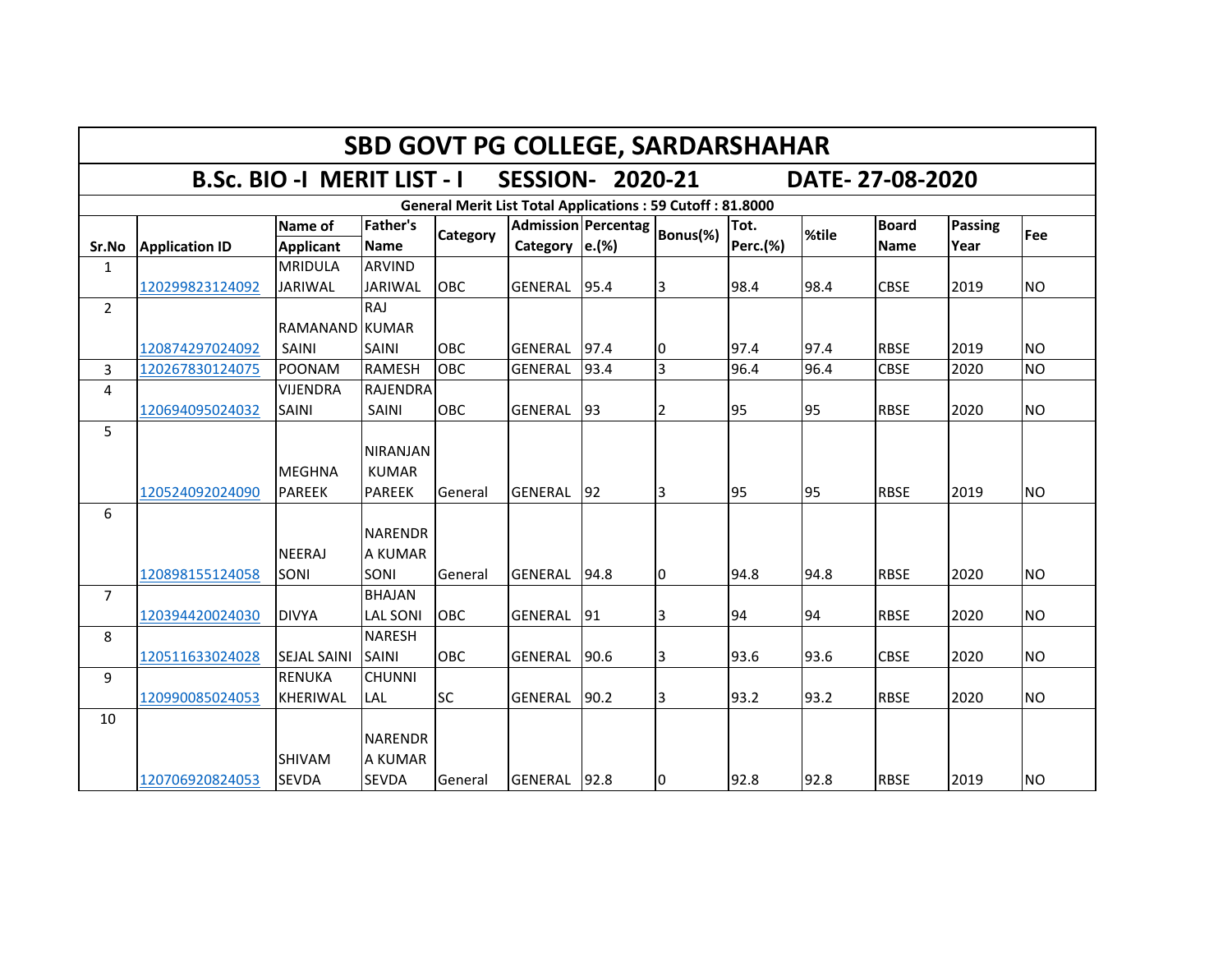| 11 |                 |                   | <b>GOPAL</b>    |            |                |      |                |      |      |             |      |           |
|----|-----------------|-------------------|-----------------|------------|----------------|------|----------------|------|------|-------------|------|-----------|
|    |                 | <b>KISHAN LAL</b> | <b>RAM</b>      |            |                |      |                |      |      |             |      |           |
|    | 120622833224085 | <b>MUHAL</b>      | <b>MUHAL</b>    | OBC        | <b>GENERAL</b> | 92.2 | Iо             | 92.2 | 92.2 | <b>RBSE</b> | 2020 | <b>NO</b> |
| 12 |                 | <b>SATYAM</b>     | <b>BAJRANG</b>  |            |                |      |                |      |      |             |      |           |
|    | 120140701124081 | <b>SAINI</b>      | LAL             | General    | GENERAL        | 91.6 | 10             | 91.6 | 91.6 | <b>RBSE</b> | 2020 | <b>NO</b> |
| 13 |                 |                   | <b>JITENDRA</b> |            |                |      |                |      |      |             |      |           |
|    |                 | PRIYANKA          | <b>SINGH</b>    |            |                |      |                |      |      |             |      |           |
|    |                 | <b>SHEKHAWA</b>   | SHEKHAW         |            |                |      |                |      |      |             |      |           |
|    | 120499145524061 | T                 | AT              | General    | <b>GENERAL</b> | 88.6 | 3              | 91.6 | 91.6 | <b>RBSE</b> | 2019 | <b>NO</b> |
| 14 |                 | <b>DEEPAK</b>     | SHIV            |            |                |      |                |      |      |             |      |           |
|    | 120960428424038 | <b>PAREEK</b>     | <b>PRASAD</b>   | General    | <b>GENERAL</b> | 90.8 | Iо             | 90.8 | 90.8 | <b>RBSE</b> | 2019 | <b>NO</b> |
| 15 |                 | <b>TANIYA</b>     |                 |            |                |      |                |      |      |             |      |           |
|    |                 | <b>SINGH</b>      | <b>RANJEET</b>  |            |                |      |                |      |      |             |      |           |
|    | 120590704324024 | <b>GURJAR</b>     | <b>GURJAR</b>   | <b>MBC</b> | <b>GENERAL</b> | 87.6 | 3              | 90.6 | 90.6 | <b>RBSE</b> | 2020 | <b>NO</b> |
| 16 |                 |                   | <b>DALIP</b>    |            |                |      |                |      |      |             |      |           |
|    | 120349214824028 | <b>PUSHPA</b>     | <b>SINGH</b>    | OBC        | GENERAL        | 86.6 | $\overline{3}$ | 89.6 | 89.6 | <b>CBSE</b> | 2020 | <b>NO</b> |
| 17 |                 |                   | <b>MANGAL</b>   |            |                |      |                |      |      |             |      |           |
|    |                 | <b>ANJALI</b>     | CHAND           |            |                |      |                |      |      |             |      |           |
|    | 120822472124020 | <b>SWAMI</b>      | SWAMI           | OBC        | <b>GENERAL</b> | 86.4 | Iз             | 89.4 | 89.4 | <b>RBSE</b> | 2019 | <b>NO</b> |
| 18 |                 |                   | <b>DURGA</b>    |            |                |      |                |      |      |             |      |           |
|    | 120748876824036 | <b>BHAWANA</b>    | <b>RAM</b>      | General    | <b>GENERAL</b> | 86   | 3              | 89   | 89   | <b>RBSE</b> | 2019 | <b>NO</b> |
| 19 |                 | <b>TABSSUM</b>    | <b>MAHBOO</b>   |            |                |      |                |      |      |             |      |           |
|    | 120739962824067 | <b>GORI</b>       | <b>B</b> GORI   | OBC        | GENERAL        | 86   | 3              | 89   | 89   | <b>RBSE</b> | 2020 | <b>NO</b> |
| 20 |                 | <b>SHAMINA</b>    | <b>FAKRUDE</b>  |            |                |      |                |      |      |             |      |           |
|    | 120543424624039 | <b>BANO</b>       | EN              | OBC        | <b>GENERAL</b> | 85.8 | $\overline{3}$ | 88.8 | 88.8 | <b>RBSE</b> | 2020 | <b>NO</b> |
| 21 |                 |                   | <b>RAMPRAT</b>  |            |                |      |                |      |      |             |      |           |
|    | 120711155224096 | <b>AARTI</b>      | AP              | OBC        | GENERAL        | 85.8 | $\overline{3}$ | 88.8 | 88.8 | <b>CBSE</b> | 2020 | <b>NO</b> |
| 22 |                 |                   |                 |            |                |      |                |      |      |             |      |           |
|    |                 | <b>MUNKESH</b>    | <b>REWANTR</b>  |            |                |      |                |      |      |             |      |           |
|    | 120413184524096 | <b>SAHU</b>       | AM SAHU         | <b>OBC</b> | <b>GENERAL</b> | 85.8 | Iз             | 88.8 | 88.8 | <b>RBSE</b> | 2020 | <b>NO</b> |
| 23 |                 |                   | PAWAN           |            |                |      |                |      |      |             |      |           |
|    |                 | <b>ANISHA</b>     | <b>KUMAR</b>    |            |                |      |                |      |      |             |      |           |
|    | 120664039924069 | <b>PAREEK</b>     | <b>PAREEK</b>   | General    | <b>GENERAL</b> | 85.2 | $\overline{3}$ | 88.2 | 88.2 | <b>RBSE</b> | 2020 | <b>NO</b> |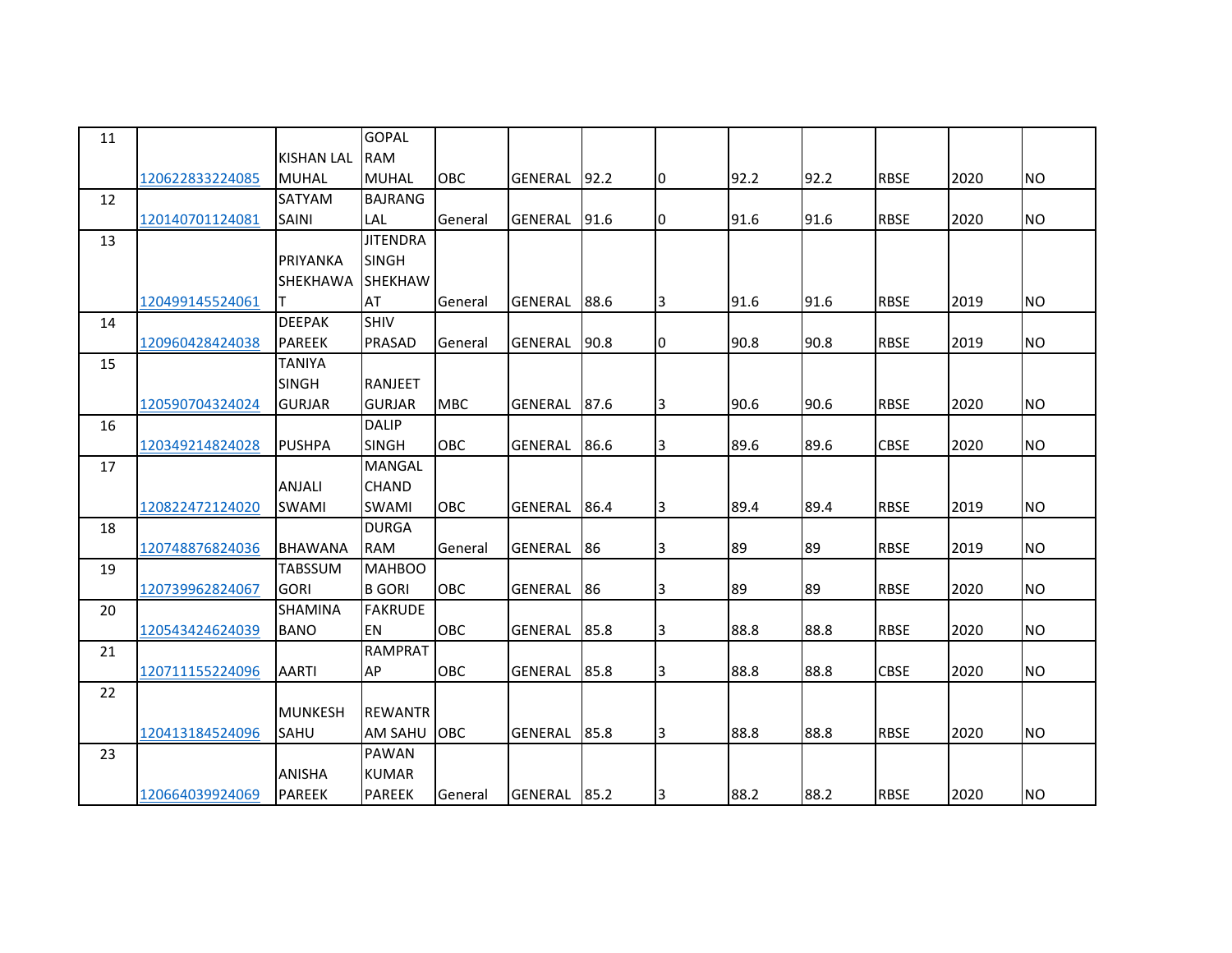| 24 |                 |                 | <b>JAGDISH</b> |            |                |      |    |      |      |             |      |           |
|----|-----------------|-----------------|----------------|------------|----------------|------|----|------|------|-------------|------|-----------|
|    |                 | <b>RAJESH</b>   | <b>PRASAD</b>  |            |                |      |    |      |      |             |      |           |
|    | 120559794124040 | <b>BAGARIYA</b> | JAT            | OBC        | <b>GENERAL</b> | 83.2 | 5  | 88.2 | 88.2 | <b>RBSE</b> | 2020 | <b>NO</b> |
| 25 |                 |                 | RAJU           |            |                |      |    |      |      |             |      |           |
|    |                 | <b>ARYAN</b>    | <b>NAWAL</b>   |            |                |      |    |      |      |             |      |           |
|    | 120443697724092 | <b>CHAYAL</b>   | <b>CHAYAL</b>  | <b>SC</b>  | GENERAL        | 88   | 0  | 88   | 88   | <b>RBSE</b> | 2019 | <b>NO</b> |
| 26 |                 | <b>KAMLESH</b>  | <b>RAMESH</b>  |            |                |      |    |      |      |             |      |           |
|    | 120161981024031 | <b>KASWAN</b>   | <b>WAR LAL</b> | OBC        | GENERAL        | 87.8 | 10 | 87.8 | 87.8 | <b>RBSE</b> | 2019 | <b>NO</b> |
| 27 |                 |                 | <b>BHOOP</b>   |            |                |      |    |      |      |             |      |           |
|    | 120377722724000 | <b>ANIL</b>     | <b>RAM</b>     | <b>OBC</b> | GENERAL        | 87.8 | 0  | 87.8 | 87.8 | <b>RBSE</b> | 2020 | <b>NO</b> |
| 28 |                 | <b>SHWETA</b>   | <b>RAMNIW</b>  |            |                |      |    |      |      |             |      |           |
|    | 120821755224051 | <b>JOGI</b>     | AS JOGI        | <b>OBC</b> | GENERAL        | 84.8 | 3  | 87.8 | 87.8 | <b>RBSE</b> | 2020 | <b>NO</b> |
| 29 |                 |                 | <b>AMRIT</b>   |            |                |      |    |      |      |             |      |           |
|    | 120643029624098 | <b>GARIMA</b>   | LAL            | OBC        | GENERAL        | 84.6 | 3  | 87.6 | 87.6 | <b>CBSE</b> | 2020 | <b>NO</b> |
| 30 |                 |                 | RAMNIW         |            |                |      |    |      |      |             |      |           |
|    |                 | <b>MONIKA</b>   | <b>AS</b>      |            |                |      |    |      |      |             |      |           |
|    | 120557360624030 | DEHARU          | DEHARU         | <b>OBC</b> | <b>GENERAL</b> | 84.6 | 3  | 87.6 | 87.6 | <b>RBSE</b> | 2020 | <b>NO</b> |
| 31 |                 | <b>MANVI</b>    | <b>CHHOTU</b>  |            |                |      |    |      |      |             |      |           |
|    | 120522247324000 | <b>MEGHWAL</b>  | <b>RAM</b>     | <b>SC</b>  | GENERAL        | 84.4 | 3  | 87.4 | 87.4 | <b>RBSE</b> | 2019 | <b>NO</b> |
| 32 |                 |                 | <b>OMPARKA</b> |            |                |      |    |      |      |             |      |           |
|    |                 | <b>JYOTI</b>    | <b>SH</b>      |            |                |      |    |      |      |             |      |           |
|    | 120131705624087 | <b>PAREEK</b>   | <b>PAREEK</b>  | General    | <b>GENERAL</b> | 84.2 | 3  | 87.2 | 87.2 | <b>RBSE</b> | 2020 | <b>NO</b> |
| 33 |                 | <b>DIVYA</b>    | <b>SUNIL</b>   |            |                |      |    |      |      |             |      |           |
|    | 120294733824028 | <b>TIWARI</b>   | <b>TIWARI</b>  | General    | GENERAL        | 86.6 | 0  | 86.6 | 86.6 | <b>RBSE</b> | 2020 | <b>NO</b> |
| 34 |                 |                 | SANJAY         |            |                |      |    |      |      |             |      |           |
|    |                 | PREETAM         | <b>KUMAR</b>   |            |                |      |    |      |      |             |      |           |
|    | 120754048724030 | SONI            | SONI           | OBC        | GENERAL        | 86.6 | I0 | 86.6 | 86.6 | <b>RBSE</b> | 2020 | <b>NO</b> |
| 35 |                 |                 | VIJAY          |            |                |      |    |      |      |             |      |           |
|    |                 |                 | <b>KUMAR</b>   |            |                |      |    |      |      |             |      |           |
|    |                 | <b>MANISH</b>   | <b>KARWASR</b> |            |                |      |    |      |      |             |      |           |
|    | 120966851424039 | <b>KARWASRA</b> | ΙA             | <b>OBC</b> | GENERAL        | 86.4 | 0  | 86.4 | 86.4 | <b>RBSE</b> | 2019 | <b>NO</b> |
| 36 |                 | <b>KHUSHNUM</b> | <b>IBRAHIM</b> |            |                |      |    |      |      |             |      |           |
|    | 120875068524079 | A               | <b>KHAN</b>    | OBC        | GENERAL        | 83.2 | 3  | 86.2 | 86.2 | <b>RBSE</b> | 2020 | <b>NO</b> |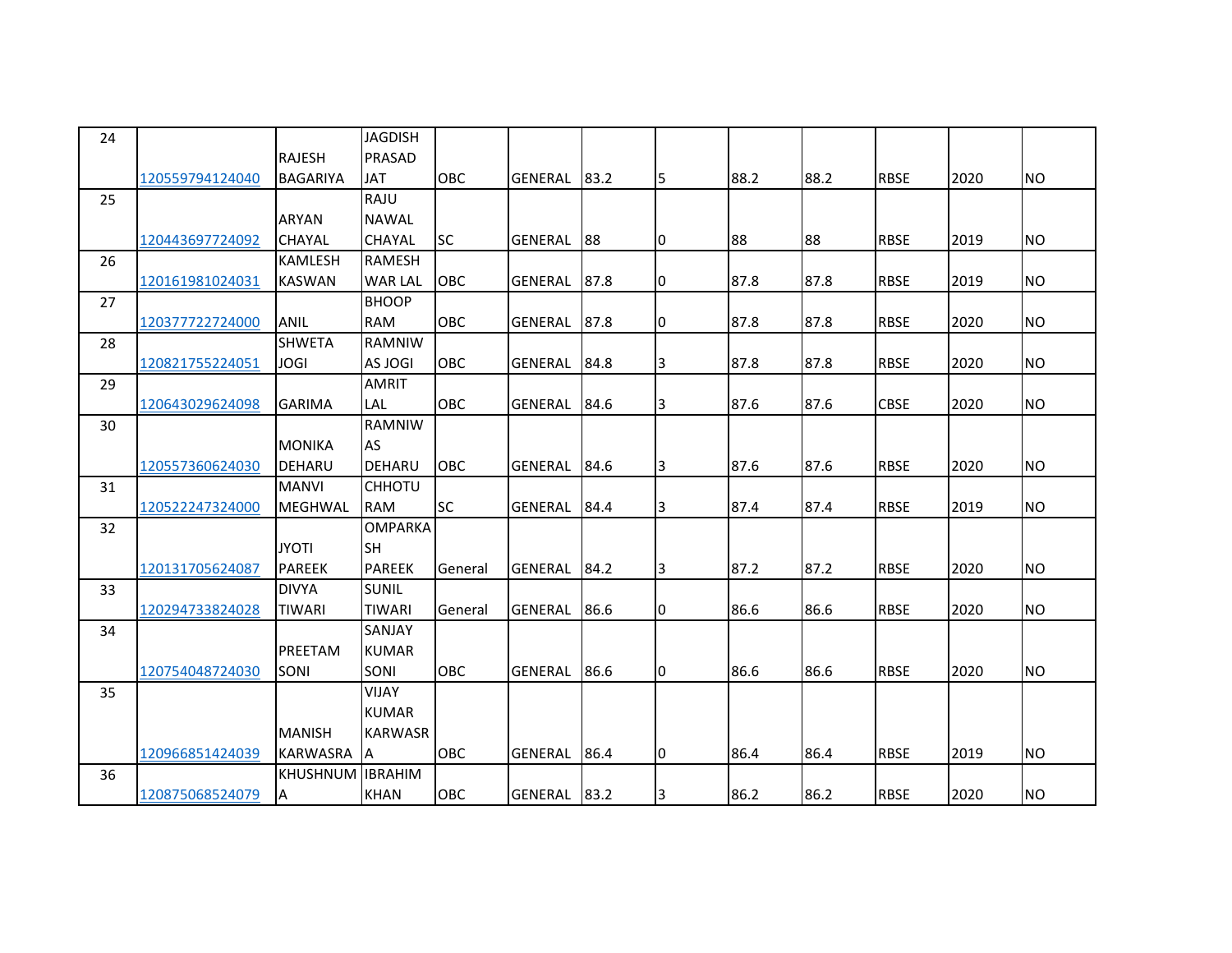| 37 |                 |                         |                  |            |                |      |    |      |      |             |      |           |
|----|-----------------|-------------------------|------------------|------------|----------------|------|----|------|------|-------------|------|-----------|
|    |                 | PRIYANKA                | <b>BANWARI</b>   |            |                |      |    |      |      |             |      |           |
|    | 120490792124035 | <b>SAINI</b>            | <b>LAL SAINI</b> | OBC        | GENERAL        | 82.6 | 3  | 85.6 | 85.6 | <b>RBSE</b> | 2020 | <b>NO</b> |
| 38 |                 |                         | <b>BHANWA</b>    |            |                |      |    |      |      |             |      |           |
|    |                 | <b>NISHA</b>            | R DAS            |            |                |      |    |      |      |             |      |           |
|    | 120288317824055 | <b>SWAMI</b>            | <b>SWAMI</b>     | OBC        | GENERAL        | 82.2 | 3  | 85.2 | 85.2 | <b>RBSE</b> | 2020 | <b>NO</b> |
| 39 |                 |                         | <b>HARI</b>      |            |                |      |    |      |      |             |      |           |
|    |                 |                         | <b>RAM</b>       |            |                |      |    |      |      |             |      |           |
|    | 120630429524080 | <b>ANAMIKA</b>          | <b>KASWAN</b>    | OBC        | GENERAL        | 81.8 | 3  | 84.8 | 84.8 | <b>RBSE</b> | 2020 | <b>NO</b> |
| 40 |                 |                         | RAJ              |            |                |      |    |      |      |             |      |           |
|    |                 | <b>SOMYA</b>            | <b>KUMAR</b>     |            |                |      |    |      |      |             |      |           |
|    | 120434479624060 | <b>TIWARI</b>           | <b>TIWARI</b>    | General    | <b>GENERAL</b> | 82.6 | 12 | 84.6 | 84.6 | <b>RBSE</b> | 2020 | <b>NO</b> |
| 41 |                 |                         | <b>PANKAJ</b>    |            |                |      |    |      |      |             |      |           |
|    |                 | RITAMBHAR KUMAR         |                  |            |                |      |    |      |      |             |      |           |
|    | 120908483424086 | A SHARMA                | <b>SHARMA</b>    | General    | GENERAL        | 81   | 3  | 84   | 84   | <b>RBSE</b> | 2020 | <b>NO</b> |
| 42 |                 | <b>PAWAN</b>            | <b>NANUSIN</b>   |            |                |      |    |      |      |             |      |           |
|    | 120737210324053 | <b>KUMAR</b>            | GH               | <b>SC</b>  | GENERAL        | 83.8 | 0  | 83.8 | 83.8 | <b>RBSE</b> | 2020 | <b>NO</b> |
| 43 |                 |                         | <b>BHINWA</b>    |            |                |      |    |      |      |             |      |           |
|    | 120260371624031 | <b>MANISHA</b>          | <b>RAM</b>       | <b>OBC</b> | <b>GENERAL</b> | 80.8 | 3  | 83.8 | 83.8 | <b>RBSE</b> | 2020 | <b>NO</b> |
| 44 |                 |                         | <b>GOURISH</b>   |            |                |      |    |      |      |             |      |           |
|    |                 | <b>KUNJAN</b>           | <b>ANKAR</b>     |            |                |      |    |      |      |             |      |           |
|    | 120500990424043 | <b>SAINI</b>            | <b>SAINI</b>     | <b>OBC</b> | <b>GENERAL</b> | 80.6 | 3  | 83.6 | 83.6 | <b>CBSE</b> | 2020 | <b>NO</b> |
| 45 |                 |                         | <b>DWARKA</b>    |            |                |      |    |      |      |             |      |           |
|    | 120910137724050 | SIYA PAREEK PRASAD      |                  | General    | <b>GENERAL</b> | 80.6 | 3  | 83.6 | 83.6 | <b>RBSE</b> | 2020 | <b>NO</b> |
| 46 |                 |                         | <b>MANI</b>      |            |                |      |    |      |      |             |      |           |
|    |                 | <b>SHARWAN</b>          | <b>RAM</b>       |            |                |      |    |      |      |             |      |           |
|    | 120688945524027 | <b>JANGIR</b>           | <b>JANGIR</b>    | <b>OBC</b> | GENERAL        | 83.4 | I0 | 83.4 | 83.4 | <b>RBSE</b> | 2018 | <b>NO</b> |
| 47 |                 |                         | <b>ANOOP</b>     |            |                |      |    |      |      |             |      |           |
|    | 120729608124034 | <b>POOJA SONI ISONI</b> |                  | OBC        | <b>GENERAL</b> | 80.4 | 3  | 83.4 | 83.4 | <b>RBSE</b> | 2020 | <b>NO</b> |
| 48 |                 |                         | <b>GOPI</b>      |            |                |      |    |      |      |             |      |           |
|    |                 | YASHODA                 | <b>CHAND</b>     |            |                |      |    |      |      |             |      |           |
|    | 120825158124068 | <b>SHARMA</b>           | <b>SHARMA</b>    | General    | <b>GENERAL</b> | 80.4 | 3  | 83.4 | 83.4 | <b>CBSE</b> | 2020 | <b>NO</b> |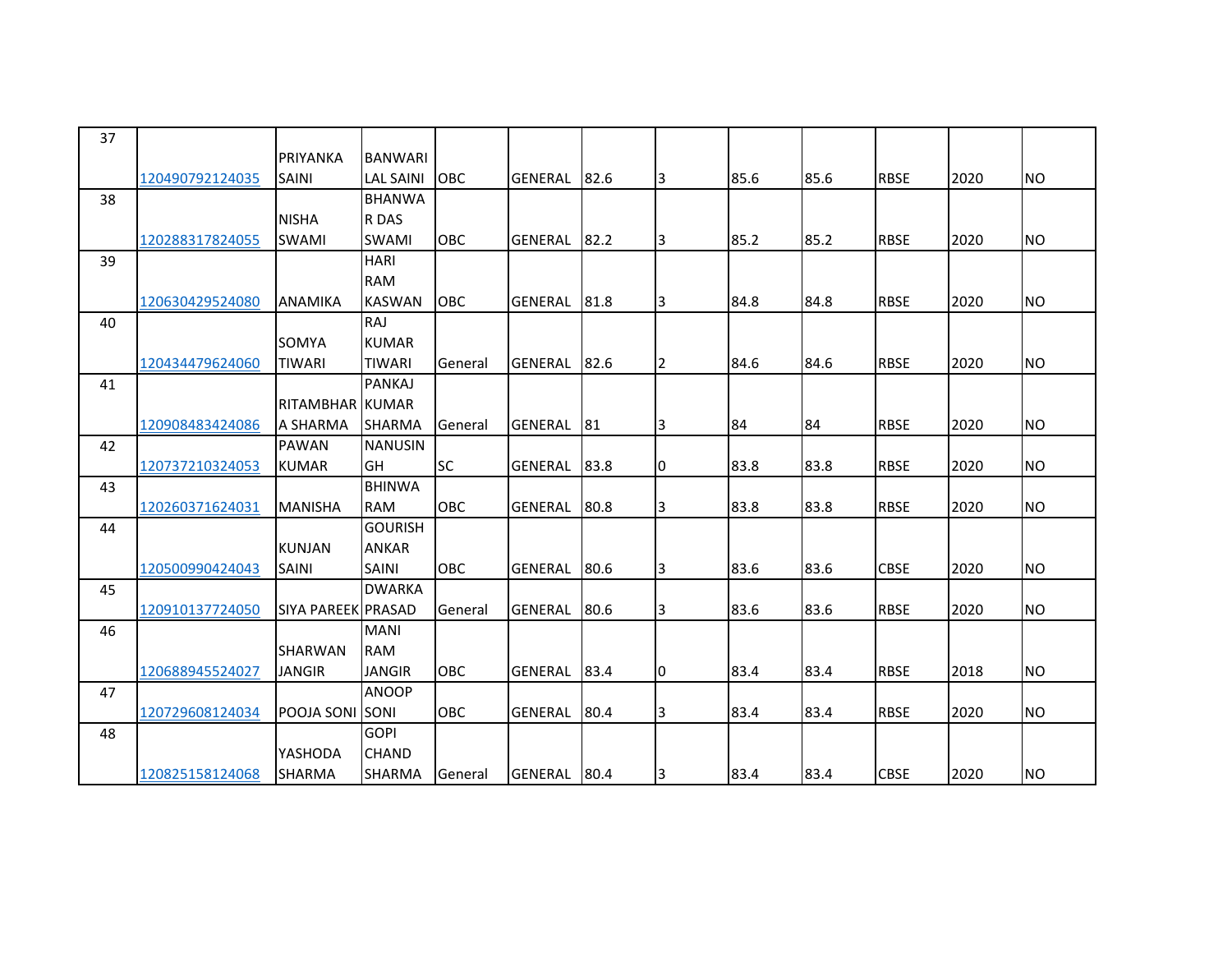| 49 |                 | <b>VIVEK</b>    |                 |            |                |      |    |      |      |             |      |           |
|----|-----------------|-----------------|-----------------|------------|----------------|------|----|------|------|-------------|------|-----------|
|    |                 | <b>KUMAR</b>    | <b>BHARAT</b>   |            |                |      |    |      |      |             |      |           |
|    | 120196954224072 | <b>MISHRA</b>   | <b>MISHRA</b>   | General    | GENERAL 83.2   |      | 10 | 83.2 | 83.2 | <b>RBSE</b> | 2020 | <b>NO</b> |
| 50 |                 | <b>CHIRAG</b>   | <b>RAKESH</b>   |            |                |      |    |      |      |             |      |           |
|    | 120525846624020 | <b>JAIN</b>     | <b>KUMAR</b>    | General    | GENERAL        | 83.2 | 10 | 83.2 | 83.2 | <b>RBSE</b> | 2019 | <b>NO</b> |
| 51 |                 |                 | <b>UMED</b>     |            |                |      |    |      |      |             |      |           |
|    | 120968087824087 | <b>PREETI</b>   | <b>SINGH</b>    | <b>OBC</b> | <b>GENERAL</b> | 80.2 | I3 | 83.2 | 83.2 | <b>RBSE</b> | 2020 | <b>NO</b> |
| 52 |                 | <b>MONIKA</b>   | <b>BAJRANG</b>  |            |                |      |    |      |      |             |      |           |
|    | 120321348924025 | SHARMA          | LAL             | General    | GENERAL        | 80   | 3  | 83   | 83   | <b>RBSE</b> | 2020 | NO        |
| 53 |                 |                 | <b>MAHEND</b>   |            |                |      |    |      |      |             |      |           |
|    |                 | <b>RAHUL</b>    | <b>RA</b>       |            |                |      |    |      |      |             |      |           |
|    | 120184669024014 | SHARMA          | <b>KUMAR</b>    | General    | GENERAL        | 82.8 | 10 | 82.8 | 82.8 | <b>RBSE</b> | 2019 | <b>NO</b> |
| 54 |                 |                 | <b>DOLATRA</b>  |            |                |      |    |      |      |             |      |           |
|    |                 | <b>URMILA</b>   | M               |            |                |      |    |      |      |             |      |           |
|    | 120119788024099 | <b>THAKAN</b>   | <b>THAKAN</b>   | OBC        | <b>GENERAL</b> | 79.8 | 3  | 82.8 | 82.8 | <b>RBSE</b> | 2020 | <b>NO</b> |
| 55 |                 |                 |                 |            |                |      |    |      |      |             |      |           |
|    |                 |                 | <b>MEGHARA</b>  |            |                |      |    |      |      |             |      |           |
|    | 120986262124090 | <b>DAYA RAM</b> | <b>M SIHAG</b>  | <b>OBC</b> | GENERAL        | 82.6 | 10 | 82.6 | 82.6 | <b>RBSE</b> | 2020 | <b>NO</b> |
| 56 |                 |                 |                 |            |                |      |    |      |      |             |      |           |
|    |                 | PRAHLAD         | <b>AADURA</b>   |            |                |      |    |      |      |             |      |           |
|    | 120147905324080 | <b>KUMAR</b>    | M DEHDU General |            | <b>GENERAL</b> | 82.6 | Iо | 82.6 | 82.6 | <b>RBSE</b> | 2020 | <b>NO</b> |
| 57 |                 | POOJA           |                 |            |                |      |    |      |      |             |      |           |
|    | 120184363724093 | <b>SWAMI</b>    | <b>RAM LAL</b>  | General    | <b>GENERAL</b> | 79   | 3  | 82   | 82   | <b>RBSE</b> | 2020 | <b>NO</b> |
| 58 |                 |                 | PRABHUD         |            |                |      |    |      |      |             |      |           |
|    | 120818523924021 | <b>ANURADHA</b> | AYAL            | OBC        | <b>GENERAL</b> | 79   | 3  | 82   | 82   | <b>RBSE</b> | 2018 | <b>NO</b> |
| 59 |                 |                 | <b>VINOD</b>    |            |                |      |    |      |      |             |      |           |
|    |                 | <b>MONIKA</b>   | <b>KUMAR</b>    |            |                |      |    |      |      |             |      |           |
|    | 120632936124010 | <b>SHARMA</b>   | <b>SHARMA</b>   | General    | <b>GENERAL</b> | 78.8 | 3  | 81.8 | 81.8 | <b>RBSE</b> | 2020 | <b>NO</b> |

**EWS Merit List Total Applications : 7 Cutoff : 65.0000**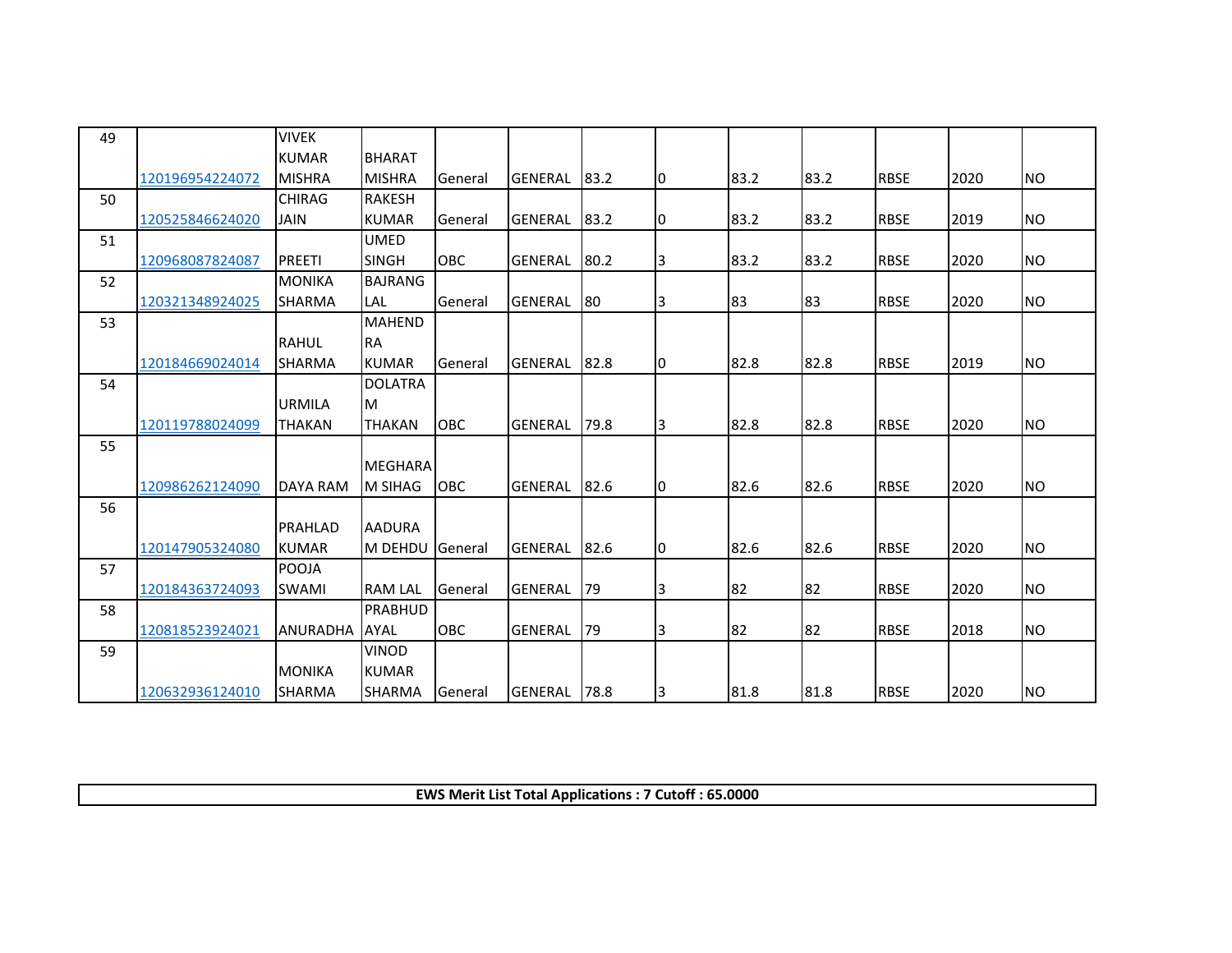|                |                       | Name of          | <b>Father's</b>  | <b>Category</b> |                  | <b>Admission Percentag</b> | Bonus(%)       | Tot.            | %tile | <b>Board</b> | <b>Passing</b> | Fee            |
|----------------|-----------------------|------------------|------------------|-----------------|------------------|----------------------------|----------------|-----------------|-------|--------------|----------------|----------------|
| Sr.No          | <b>Application ID</b> | <b>Applicant</b> | <b>Name</b>      |                 | Category   e.(%) |                            |                | <b>Perc.(%)</b> |       | <b>Name</b>  | Year           |                |
| $\mathbf{1}$   |                       | <b>VIJAY</b>     | <b>ASHOK</b>     |                 |                  |                            |                |                 |       |              |                |                |
|                |                       | <b>KUMAR</b>     | <b>KUMAR</b>     |                 |                  |                            |                |                 |       |              |                |                |
|                | 120196012224030       | <b>PAREEK</b>    | <b>PAREEK</b>    | General         | <b>EWS</b>       | 80.6                       | Iо             | 80.6            | 80.6  | <b>RBSE</b>  | 2019           | NO             |
| $\overline{2}$ |                       |                  | <b>PAWAN</b>     |                 |                  |                            |                |                 |       |              |                |                |
|                |                       | <b>VINITA</b>    | <b>KUMAR</b>     |                 |                  |                            |                |                 |       |              |                |                |
|                | 120303344624083       | <b>SHARMA</b>    | <b>SHARMA</b>    | General         | <b>EWS</b>       | 75.4                       | 13             | 78.4            | 78.4  | <b>RBSE</b>  | 2020           | NO             |
| 3              |                       |                  |                  |                 |                  |                            |                |                 |       |              |                |                |
|                |                       | LALITA           | <b>RAJENDRA</b>  |                 |                  |                            |                |                 |       |              |                |                |
|                | 120302828024016       | <b>PAREEK</b>    | <b>PAREEK</b>    | General         | <b>EWS</b>       | 75.4                       | 13             | 78.4            | 78.4  | <b>RBSE</b>  | 2020           | NO             |
| 4              |                       |                  | <b>BANWARI</b>   |                 |                  |                            |                |                 |       |              |                |                |
|                |                       | <b>HIMANI</b>    | LAL              |                 |                  |                            |                |                 |       |              |                |                |
|                | 120934875724092       | <b>SHARMA</b>    | <b>SHARMA</b>    | <b>General</b>  | <b>EWS</b>       | 74.6                       | 13             | 77.6            | 77.6  | <b>RBSE</b>  | 2020           | N <sub>O</sub> |
| 5              |                       | <b>KAMALESH</b>  |                  |                 |                  |                            |                |                 |       |              |                |                |
|                |                       | <b>KUMAR</b>     | <b>PANNALA</b>   |                 |                  |                            |                |                 |       |              |                |                |
|                | 120392135024069       | <b>SHARMA</b>    | L SHARMA General |                 | <b>EWS</b>       | 77                         | $\overline{0}$ | 77              | 77    | <b>RBSE</b>  | 2020           | NO             |
| 6              |                       |                  |                  |                 |                  |                            |                |                 |       |              |                |                |
|                |                       | <b>DEVENDRA</b>  | PRATAP           |                 |                  |                            |                |                 |       |              |                |                |
|                | 120960461624071       | SHARMA           | <b>CHANDRA</b>   | General         | <b>EWS</b>       | 70.2                       | 10             | 70.2            | 70.2  | <b>RBSE</b>  | 2020           | NO.            |
| $\overline{7}$ |                       |                  | SAMPAT           |                 |                  |                            |                |                 |       |              |                |                |
|                |                       | <b>KUSUM</b>     | LAL              |                 |                  |                            |                |                 |       |              |                |                |
|                | 120572668324055       | <b>PAREEK</b>    | <b>PAREEK</b>    | <b>General</b>  | <b>EWS</b>       | 62                         | 3              | 65              | 65    | <b>RBSE</b>  | 2020           | N <sub>O</sub> |

|       |                       |                  |                     |                                                                                                  | <b>OBC Merit List Total Applications: 33 Cutoff: 73.0000</b> |       |  |          |      |              |             |           |
|-------|-----------------------|------------------|---------------------|--------------------------------------------------------------------------------------------------|--------------------------------------------------------------|-------|--|----------|------|--------------|-------------|-----------|
|       |                       | Name of          | Father's            | Admission Percentag<br>Passing<br><b>Board</b><br>ITot.<br>Bonus(%)<br>%tile<br>lFee<br>Category |                                                              |       |  |          |      |              |             |           |
| Sr.No | <b>Application ID</b> | <b>Applicant</b> | <b>IName</b>        |                                                                                                  | Category                                                     | e.(%) |  | Perc.(%) |      | <b>Name</b>  | <b>Year</b> |           |
|       |                       |                  |                     |                                                                                                  |                                                              |       |  |          |      |              |             |           |
|       |                       | <b>POOJA</b>     | <b>BABU LAL</b>     |                                                                                                  |                                                              |       |  |          |      |              |             |           |
|       | 120938825224095       | <b>SAINI</b>     | <b>SAINI</b>        | <b>OBC</b>                                                                                       | OBC                                                          | 78.6  |  | 81.6     | 81.6 | <b>IRBSE</b> | 2020        | INO       |
|       |                       | <b>RAJESH</b>    |                     |                                                                                                  |                                                              |       |  |          |      |              |             |           |
|       | 120235036224054       | <b>POTALIYA</b>  | <b>RAYSINGH OBC</b> |                                                                                                  | <b>OBC</b>                                                   | 81.4  |  | 81.4     | 81.4 | <b>IRBSE</b> | 2019        | <b>NO</b> |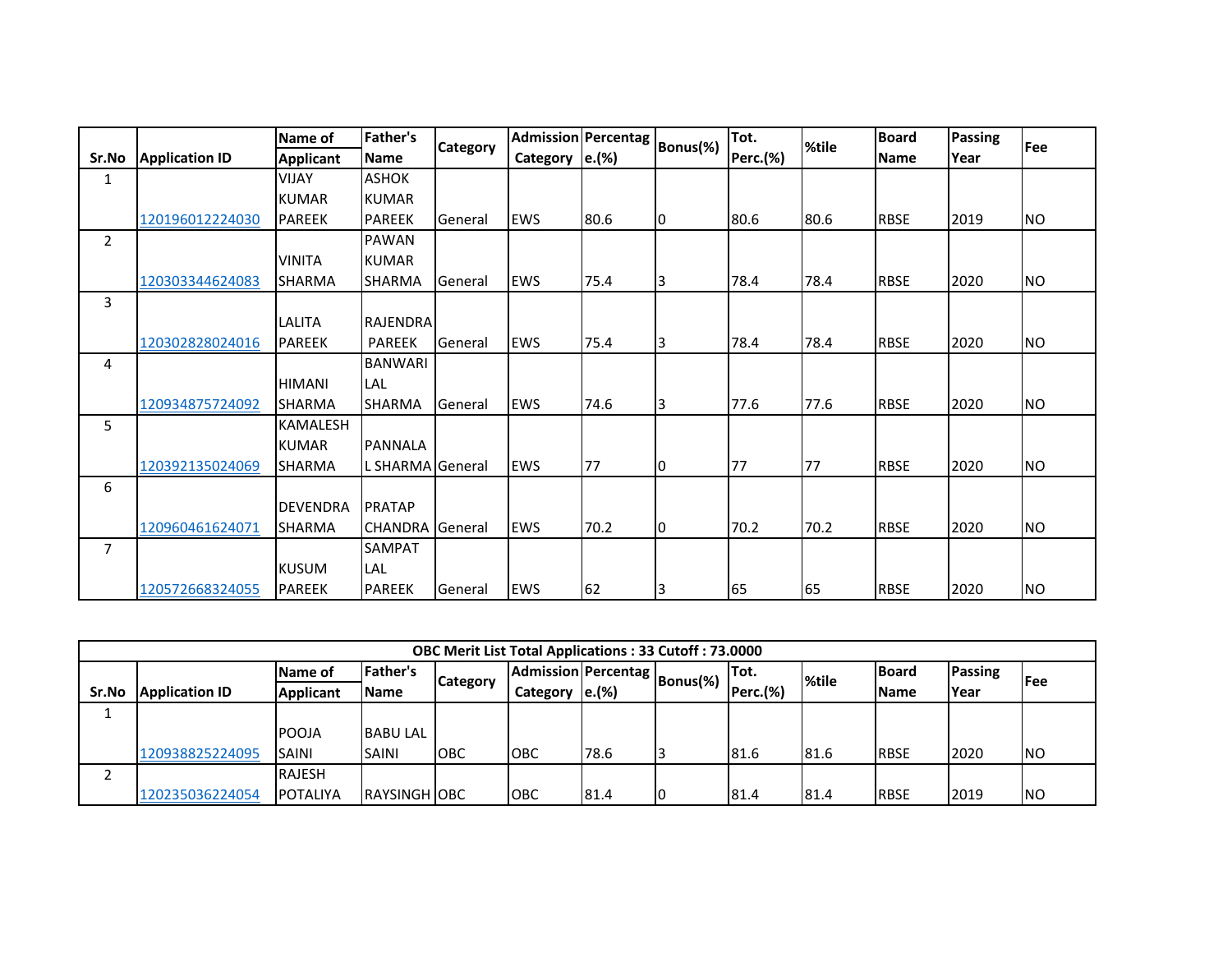| 3              |                 |                   | <b>RAMCHA</b>       |            |     |      |                |      |      |             |      |           |
|----------------|-----------------|-------------------|---------------------|------------|-----|------|----------------|------|------|-------------|------|-----------|
|                | 120592697524000 | <b>SAVITREE</b>   | <b>NDRA</b>         | <b>OBC</b> | OBC | 78   | 3              | 81   | 81   | <b>RBSE</b> | 2020 | <b>NO</b> |
| 4              |                 |                   |                     |            |     |      |                |      |      |             |      |           |
|                |                 | <b>MAMTA</b>      | <b>SITA RAM</b>     |            |     |      |                |      |      |             |      |           |
|                | 120428406724060 | <b>GURJAR</b>     | <b>GURJAR</b>       | <b>OBC</b> | OBC | 78   | Iз             | 81   | 81   | <b>RBSE</b> | 2020 | <b>NO</b> |
| 5              |                 |                   |                     |            |     |      |                |      |      |             |      |           |
|                |                 | <b>KRISHNA</b>    | <b>HUNTA</b>        |            |     |      |                |      |      |             |      |           |
|                | 120363328524020 | <b>DUDI</b>       | <b>RAM DUDI OBC</b> |            | OBC | 78   | 3              | 81   | 81   | <b>RBSE</b> | 2020 | <b>NO</b> |
| 6              |                 |                   | <b>RAM</b>          |            |     |      |                |      |      |             |      |           |
|                |                 | <b>RAJA RAM</b>   | <b>KARAN</b>        |            |     |      |                |      |      |             |      |           |
|                | 120670790324080 | <b>KHICHAR</b>    | <b>KHICHAR</b>      | <b>OBC</b> | OBC | 80.2 | Iо             | 80.2 | 80.2 | <b>RBSE</b> | 2020 | <b>NO</b> |
| $\overline{7}$ |                 |                   |                     |            |     |      |                |      |      |             |      |           |
|                |                 |                   |                     |            |     |      |                |      |      |             |      |           |
|                |                 | <b>RENUKA</b>     | <b>SUBHASH</b>      |            |     |      |                |      |      |             |      |           |
|                | 120110135624076 | PRAJAPAT          | PRAJAPAT OBC        |            | OBC | 76.8 | $\overline{3}$ | 79.8 | 79.8 | <b>RBSE</b> | 2020 | <b>NO</b> |
| 8              |                 |                   | <b>GAJANAN</b>      |            |     |      |                |      |      |             |      |           |
|                | 120464935324072 | SNEHA SONI D SONI |                     | <b>OBC</b> | OBC | 76.6 | $\overline{3}$ | 79.6 | 79.6 | <b>RBSE</b> | 2020 | <b>NO</b> |
| 9              |                 |                   | <b>ARJUN</b>        |            |     |      |                |      |      |             |      |           |
|                |                 | DHARMEND RAM      |                     |            |     |      |                |      |      |             |      |           |
|                | 120981932724085 | RA MAHALA MAHALA  |                     | OBC        | OBC | 79   | 10             | 79   | 79   | <b>RBSE</b> | 2018 | <b>NO</b> |
| 10             |                 |                   | <b>JAYANARA</b>     |            |     |      |                |      |      |             |      |           |
|                | 120368518324069 | <b>PRIYANKA</b>   | YAN                 | OBC        | OBC | 75.8 | $\overline{3}$ | 78.8 | 78.8 | <b>RBSE</b> | 2020 | <b>NO</b> |
| 11             |                 |                   | <b>OM</b>           |            |     |      |                |      |      |             |      |           |
|                |                 | <b>ABHAY</b>      | <b>PRAKASH</b>      |            |     |      |                |      |      |             |      |           |
|                | 120745119324000 | <b>SIHAG</b>      | <b>SIHAG</b>        | <b>OBC</b> | OBC | 78.4 | Iо             | 78.4 | 78.4 | <b>RBSE</b> | 2020 | <b>NO</b> |
| 12             |                 | <b>CHIRANJIDE</b> |                     |            |     |      |                |      |      |             |      |           |
|                |                 | v                 |                     |            |     |      |                |      |      |             |      |           |
|                |                 | <b>KARWASAR</b>   |                     |            |     |      |                |      |      |             |      |           |
|                | 120830364724010 | ΙA                | <b>DEVILAL</b>      | <b>OBC</b> | OBC | 77.4 | Iо             | 77.4 | 77.4 | <b>RBSE</b> | 2020 | <b>NO</b> |
| 13             |                 |                   |                     |            |     |      |                |      |      |             |      |           |
|                |                 | <b>SANWAR</b>     | <b>LILADHAR</b>     |            |     |      |                |      |      |             |      |           |
|                | 120135482424099 | MAL SWAMI SWAMI   |                     | OBC        | OBC | 76   | $\overline{0}$ | 76   | 76   | <b>RBSE</b> | 2020 | <b>NO</b> |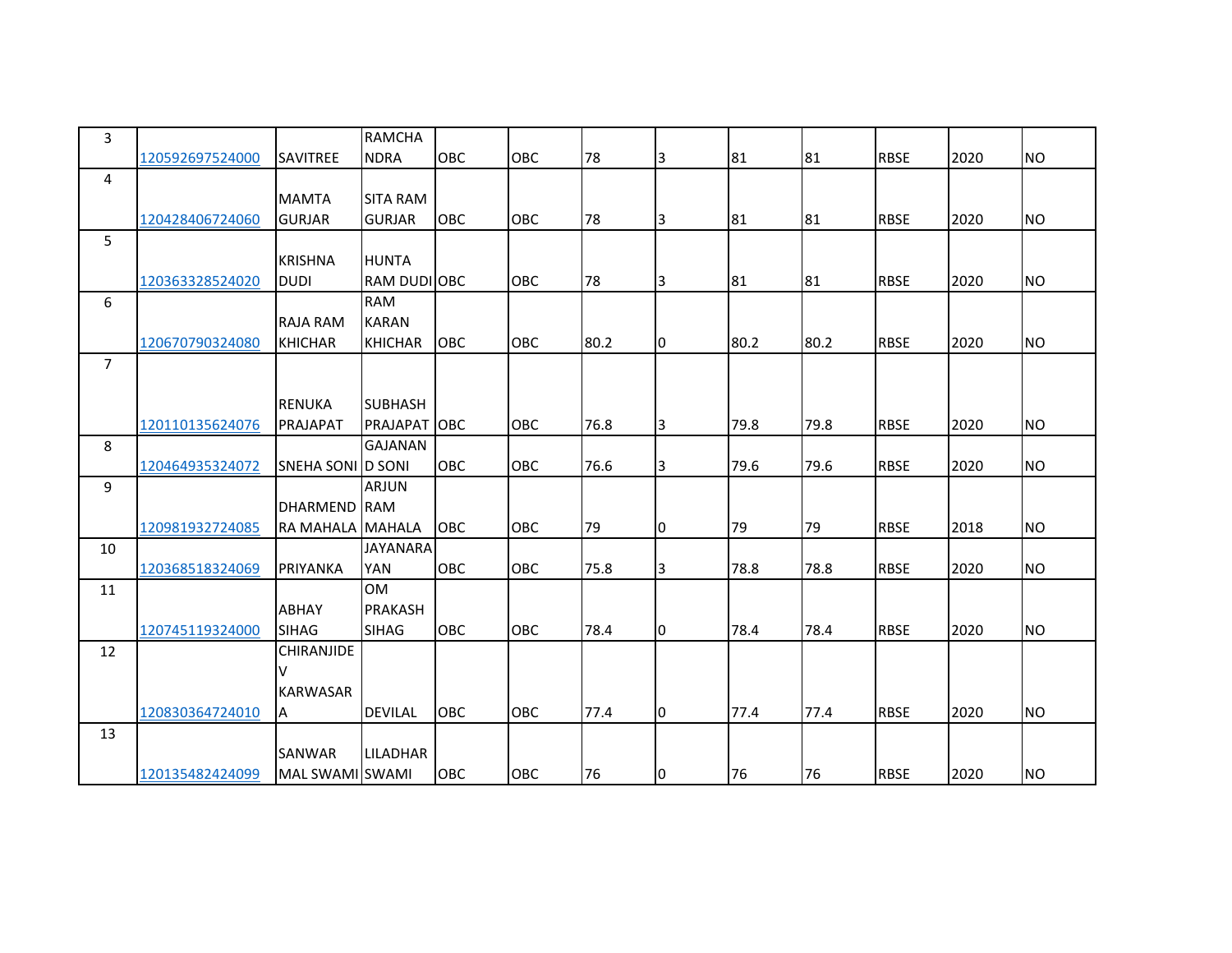| 14 |                 | ARMAN            | <b>SHYAM</b>        |            |            |      |                         |      |      |             |      |           |
|----|-----------------|------------------|---------------------|------------|------------|------|-------------------------|------|------|-------------|------|-----------|
|    | 120867572824086 | <b>MIRASI</b>    | <b>KHAN</b>         | <b>OBC</b> | OBC        | 76   | Iо                      | 76   | 76   | <b>RBSE</b> | 2020 | <b>NO</b> |
| 15 |                 | <b>ITOYL</b>     |                     |            |            |      |                         |      |      |             |      |           |
|    | 120810848324080 | CHARAN           | <b>LAL DAN</b>      | OBC        | OBC        | 73   | $\overline{\mathbf{3}}$ | 76   | 76   | <b>RBSE</b> | 2020 | <b>NO</b> |
| 16 |                 | <b>MOHMED</b>    | <b>BABU</b>         |            |            |      |                         |      |      |             |      |           |
|    | 120863834324027 | <b>IMRAN</b>     | <b>HUSSAIN</b>      | OBC        | OBC        | 75.8 | 10                      | 75.8 | 75.8 | <b>RBSE</b> | 2020 | <b>NO</b> |
| 17 |                 |                  | PREM                |            |            |      |                         |      |      |             |      |           |
|    |                 |                  | <b>SINGH</b>        |            |            |      |                         |      |      |             |      |           |
|    | 120777601824076 | JAILAL           | <b>POONIA</b>       | <b>OBC</b> | OBC        | 75.6 | 10                      | 75.6 | 75.6 | <b>RBSE</b> | 2020 | <b>NO</b> |
| 18 |                 | <b>SHIV</b>      |                     |            |            |      |                         |      |      |             |      |           |
|    |                 | SHANKAR          | <b>HETRAM</b>       |            |            |      |                         |      |      |             |      |           |
|    | 120260129224061 | <b>BAGARIYA</b>  | <b>BAGARIYA OBC</b> |            | OBC        | 75.6 | 10                      | 75.6 | 75.6 | <b>RBSE</b> | 2020 | <b>NO</b> |
| 19 |                 | RAMDEV           | <b>MANFUL</b>       |            |            |      |                         |      |      |             |      |           |
|    | 120645901224089 | <b>JYANI</b>     | <b>JYANI</b>        | <b>OBC</b> | <b>OBC</b> | 75.4 | 10                      | 75.4 | 75.4 | <b>RBSE</b> | 2020 | <b>NO</b> |
| 20 |                 |                  | <b>THAKAR</b>       |            |            |      |                         |      |      |             |      |           |
|    | 120334208624082 | <b>SUMAN</b>     | <b>RAM</b>          | OBC        | OBC        | 72.4 | 3                       | 75.4 | 75.4 | <b>RBSE</b> | 2020 | <b>NO</b> |
| 21 |                 | <b>BHART</b>     |                     |            |            |      |                         |      |      |             |      |           |
|    | 120351370324053 | <b>KUMAR</b>     | <b>HARI RAM OBC</b> |            | OBC        | 75.2 | 10                      | 75.2 | 75.2 | <b>RBSE</b> | 2019 | <b>NO</b> |
| 22 |                 | <b>SUNITA</b>    | <b>TEJPAL</b>       |            |            |      |                         |      |      |             |      |           |
|    | 120588066424069 | SARAN            | SARAN               | OBC        | OBC        | 72.2 | 3                       | 75.2 | 75.2 | <b>RBSE</b> | 2020 | <b>NO</b> |
| 23 |                 |                  |                     |            |            |      |                         |      |      |             |      |           |
|    |                 |                  | <b>BAJARAN</b>      |            |            |      |                         |      |      |             |      |           |
|    |                 | <b>GHANSHYA</b>  | <b>G SINGH</b>      |            |            |      |                         |      |      |             |      |           |
|    | 120666452224022 | M SARAN          | SARAN               | <b>OBC</b> | OBC        | 75   | 10                      | 75   | 75   | <b>RBSE</b> | 2020 | <b>NO</b> |
| 24 |                 |                  | <b>JAGMAL</b>       |            |            |      |                         |      |      |             |      |           |
|    | 120908374524050 | <b>RITA SONI</b> | SONI                | <b>OBC</b> | <b>OBC</b> | 71.8 | $\overline{3}$          | 74.8 | 74.8 | <b>RBSE</b> | 2020 | <b>NO</b> |
| 25 |                 | <b>VIKASH</b>    | <b>RAKESH</b>       |            |            |      |                         |      |      |             |      |           |
|    | 120817246224090 | SAINI            | SAINI               | <b>OBC</b> | OBC        | 74.6 | Iо                      | 74.6 | 74.6 | <b>RBSE</b> | 2020 | <b>NO</b> |
| 26 |                 |                  | <b>TARA</b>         |            |            |      |                         |      |      |             |      |           |
|    | 120132355124086 | <b>RAMJILAL</b>  | <b>CHAND</b>        | OBC        | OBC        | 74.6 | Iо                      | 74.6 | 74.6 | <b>RBSE</b> | 2019 | <b>NO</b> |
| 27 |                 | <b>JYOTI</b>     | <b>SUKHDEV</b>      |            |            |      |                         |      |      |             |      |           |
|    | 120778606124094 | <b>SWAMI</b>     | SWAMI               | OBC        | OBC        | 71.2 | 3                       | 74.2 | 74.2 | <b>RBSE</b> | 2020 | <b>NO</b> |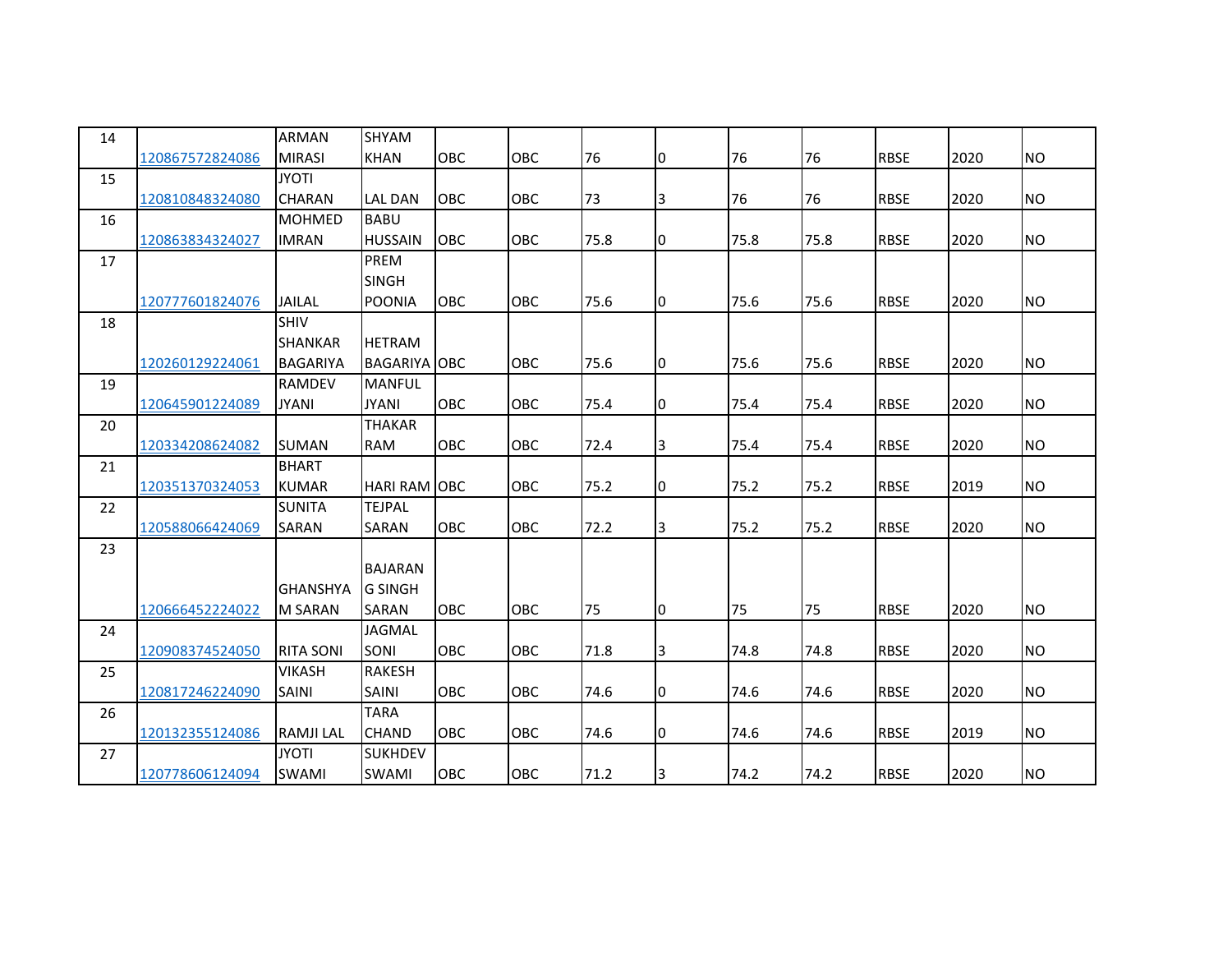| 28 |                 | RAJENDRA         | <b>MANI</b>        |            |            |      |    |      |      |             |      |            |
|----|-----------------|------------------|--------------------|------------|------------|------|----|------|------|-------------|------|------------|
|    | 120429926324087 | SIWAL            | <b>RAM</b>         | <b>OBC</b> | OBC        | 74   | 10 | 74   | 74   | <b>RBSE</b> | 2019 | <b>NO</b>  |
| 29 |                 |                  |                    |            |            |      |    |      |      |             |      |            |
|    |                 | <b>KAUSHALYA</b> |                    |            |            |      |    |      |      |             |      |            |
|    |                 | DHATARWA CHYANAN |                    |            |            |      |    |      |      |             |      |            |
|    | 120946515024019 |                  | <b>MAL</b>         | OBC        | <b>OBC</b> | 71   | I3 | 74   | 74   | <b>RBSE</b> | 2020 | <b>INO</b> |
| 30 |                 | <b>GORI</b>      | BAJRANG            |            |            |      |    |      |      |             |      |            |
|    | 120226756824025 | <b>SHANKAR</b>   | <b>LAL</b>         | OBC        | <b>OBC</b> | 73.8 | 10 | 73.8 | 73.8 | <b>RBSE</b> | 2020 | <b>NO</b>  |
| 31 |                 | <b>VIKASH</b>    | <b>VIJAY</b>       |            |            |      |    |      |      |             |      |            |
|    | 120775599124062 | <b>KUMAR</b>     | <b>SINGH</b>       | <b>OBC</b> | <b>OBC</b> | 73.8 | 10 | 73.8 | 73.8 | <b>RBSE</b> | 2020 | <b>NO</b>  |
| 32 |                 |                  |                    |            |            |      |    |      |      |             |      |            |
|    |                 |                  |                    |            |            |      |    |      |      |             |      |            |
|    |                 | <b>VIKASH</b>    | <b>SHISHPAL</b>    |            |            |      |    |      |      |             |      |            |
|    | 120264863424040 | <b>KUMAR</b>     | <b>GADHWAL OBC</b> |            | <b>OBC</b> | 73.6 | IО | 73.6 | 73.6 | <b>RBSE</b> | 2020 | <b>INO</b> |
| 33 |                 | <b>SANWAR</b>    |                    |            |            |      |    |      |      |             |      |            |
|    |                 | <b>MAL</b>       | <b>FULARAM</b>     |            |            |      |    |      |      |             |      |            |
|    | 120532926124030 | KHICHAR          | <b>KHICHAR</b>     | OBC        | OBC        | 73   | IО | 73   | 73   | <b>RBSE</b> | 2020 | <b>NO</b>  |

|       |                       |                 |                 |                 | SC Merit List Total Applications: 25 Cutoff: 65.8000 |       |          |                 |       |              |         |            |
|-------|-----------------------|-----------------|-----------------|-----------------|------------------------------------------------------|-------|----------|-----------------|-------|--------------|---------|------------|
|       |                       | Name of         | <b>Father's</b> |                 | <b>Admission Percentag</b>                           |       | Bonus(%) | Tot.            | %tile | <b>Board</b> | Passing | <b>Fee</b> |
| Sr.No | <b>Application ID</b> | Applicant       | <b>Name</b>     | <b>Category</b> | <b>Category</b>                                      | e.(%) |          | <b>Perc.(%)</b> |       | <b>Name</b>  | Year    |            |
|       |                       |                 | <b>TULCHHA</b>  |                 |                                                      |       |          |                 |       |              |         |            |
|       |                       |                 | <b>RAM</b>      |                 |                                                      |       |          |                 |       |              |         |            |
|       |                       | <b>TARAMANI</b> | <b>IMEGHWA</b>  |                 |                                                      |       |          |                 |       |              |         |            |
|       | 120154077324050       | <b>MEGHWAL</b>  |                 | <b>SC</b>       | lsc                                                  | 77.8  |          | 80.8            | 80.8  | <b>RBSE</b>  | 2020    | <b>NO</b>  |
| 2     |                       | <b>AJAY</b>     | <b>PRADEEP</b>  |                 |                                                      |       |          |                 |       |              |         |            |
|       |                       | <b>KUMAR</b>    | <b>KUMAR</b>    |                 |                                                      |       |          |                 |       |              |         |            |
|       | 120858430224020       | <b>NAWAL</b>    | <b>NAWAL</b>    | <b>ISC</b>      | lsc                                                  | 79.6  | 10       | 79.6            | 79.6  | <b>RBSE</b>  | 2020    | <b>NO</b>  |
| 3     |                       | <b>VINOD</b>    | <b>KHINWAR</b>  |                 |                                                      |       |          |                 |       |              |         |            |
|       | 120661152424015       | <b>KUMAR</b>    | <b>AM</b>       | <b>SC</b>       | lsc                                                  | 78.8  | 10       | 78.8            | 78.8  | <b>IRBSE</b> | 2020    | <b>NO</b>  |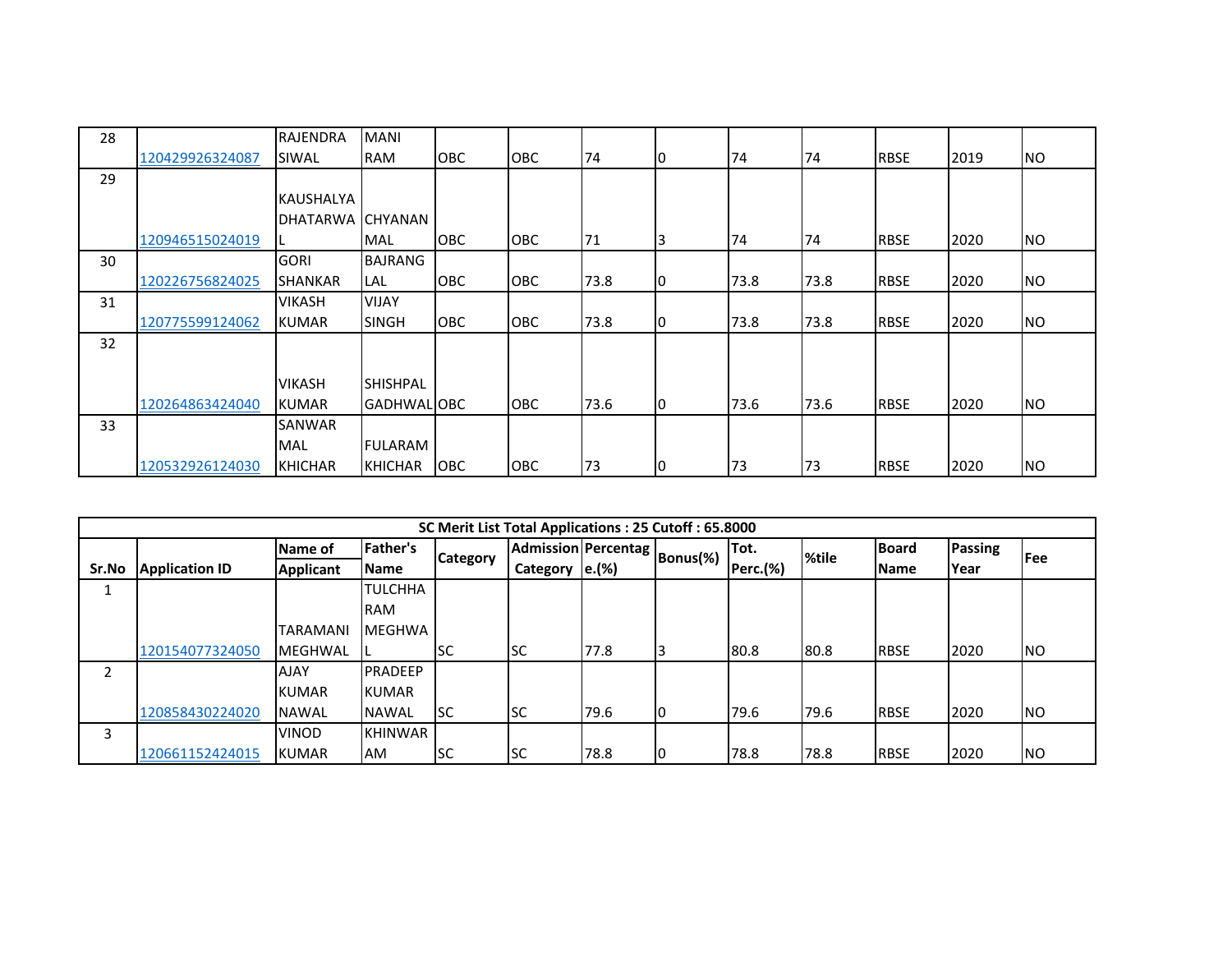| 4              |                 |                 | <b>TILOKA</b>      |           |           |      |                         |      |      |             |      |           |
|----------------|-----------------|-----------------|--------------------|-----------|-----------|------|-------------------------|------|------|-------------|------|-----------|
|                |                 |                 | <b>RAM</b>         |           |           |      |                         |      |      |             |      |           |
|                |                 |                 | <b>MEGHWA</b>      |           |           |      |                         |      |      |             |      |           |
|                | 120961073924021 | <b>MANGILAL</b> | IL.                | <b>SC</b> | <b>SC</b> | 77.6 | I0                      | 77.6 | 77.6 | <b>RBSE</b> | 2020 | <b>NO</b> |
| 5              |                 |                 | <b>RAM</b>         |           |           |      |                         |      |      |             |      |           |
|                |                 |                 | <b>KUMAR</b>       |           |           |      |                         |      |      |             |      |           |
|                |                 | <b>BAL RAM</b>  | <b>MEGHWA</b>      |           |           |      |                         |      |      |             |      |           |
|                | 120226764224054 | <b>MEGHWAL</b>  | L                  | <b>SC</b> | <b>SC</b> | 76.8 | I0                      | 76.8 | 76.8 | <b>RBSE</b> | 2020 | <b>NO</b> |
| 6              |                 | <b>SURENDRA</b> |                    |           |           |      |                         |      |      |             |      |           |
|                |                 | <b>KUMAR</b>    | <b>MAGHA</b>       |           |           |      |                         |      |      |             |      |           |
|                | 120981247724044 | <b>REGAR</b>    | <b>RAM</b>         | <b>SC</b> | <b>SC</b> | 76.6 | 0                       | 76.6 | 76.6 | <b>RBSE</b> | 2020 | <b>NO</b> |
| $\overline{7}$ |                 |                 |                    |           |           |      |                         |      |      |             |      |           |
|                | 120365019524069 | <b>MAMTA</b>    | <b>HARI RAM SC</b> |           | <b>SC</b> | 73.2 | 3                       | 76.2 | 76.2 | <b>RBSE</b> | 2020 | <b>NO</b> |
| 8              |                 |                 |                    |           |           |      |                         |      |      |             |      |           |
|                |                 | <b>KHUSHBOO</b> | <b>RADHESH</b>     |           |           |      |                         |      |      |             |      |           |
|                | 120480547224041 | <b>MEV</b>      | YAM MEV SC         |           | <b>SC</b> | 72.8 | 3                       | 75.8 | 75.8 | <b>RBSE</b> | 2020 | <b>NO</b> |
| 9              |                 |                 | <b>ROOPA</b>       |           |           |      |                         |      |      |             |      |           |
|                | 120737430024032 | <b>SUMAN</b>    | <b>RAM</b>         | <b>SC</b> | <b>SC</b> | 69.8 | $\overline{\mathbf{3}}$ | 72.8 | 72.8 | <b>RBSE</b> | 2020 | <b>NO</b> |
| 10             |                 | <b>PANKAJ</b>   |                    |           |           |      |                         |      |      |             |      |           |
|                |                 | <b>SINGH</b>    | <b>BHANWA</b>      |           |           |      |                         |      |      |             |      |           |
|                | 120559571324048 | <b>ROYAL</b>    | R LAL              | <b>SC</b> | <b>SC</b> | 72.4 | Iо                      | 72.4 | 72.4 | <b>RBSE</b> | 2020 | <b>NO</b> |
| 11             |                 | <b>SANTOSH</b>  | <b>MAHEND</b>      |           |           |      |                         |      |      |             |      |           |
|                |                 | <b>KUMAR</b>    | <b>RA</b>          |           |           |      |                         |      |      |             |      |           |
|                | 120448814624067 | <b>DHANKA</b>   | <b>KUMAR</b>       | lsc       | <b>SC</b> | 69.4 | 3                       | 72.4 | 72.4 | <b>RBSE</b> | 2020 | <b>NO</b> |
| 12             |                 | <b>AMAR</b>     | <b>RAM</b>         |           |           |      |                         |      |      |             |      |           |
|                | 120151848024084 | <b>CHAND</b>    | <b>KUMAR</b>       | <b>SC</b> | <b>SC</b> | 71.2 | 0                       | 71.2 | 71.2 | <b>RBSE</b> | 2020 | <b>NO</b> |
| 13             |                 |                 | <b>KALURAM</b>     |           |           |      |                         |      |      |             |      |           |
|                |                 | <b>GOVIND</b>   |                    |           |           |      |                         |      |      |             |      |           |
|                |                 | <b>PRASAD</b>   | <b>MEGHWA</b>      |           |           |      |                         |      |      |             |      |           |
|                | 120462343424010 | <b>MEGHWAL</b>  | IL.                | <b>SC</b> | <b>SC</b> | 69.8 | Iо                      | 69.8 | 69.8 | <b>RBSE</b> | 2020 | <b>NO</b> |
| 14             |                 | PAWAN           |                    |           |           |      |                         |      |      |             |      |           |
|                |                 | <b>KUMAR</b>    | <b>BHANWA</b>      |           |           |      |                         |      |      |             |      |           |
|                | 120725828624010 | MEGHWAL         | R LAL              | <b>SC</b> | <b>SC</b> | 69.8 | l0                      | 69.8 | 69.8 | <b>RBSE</b> | 2020 | <b>NO</b> |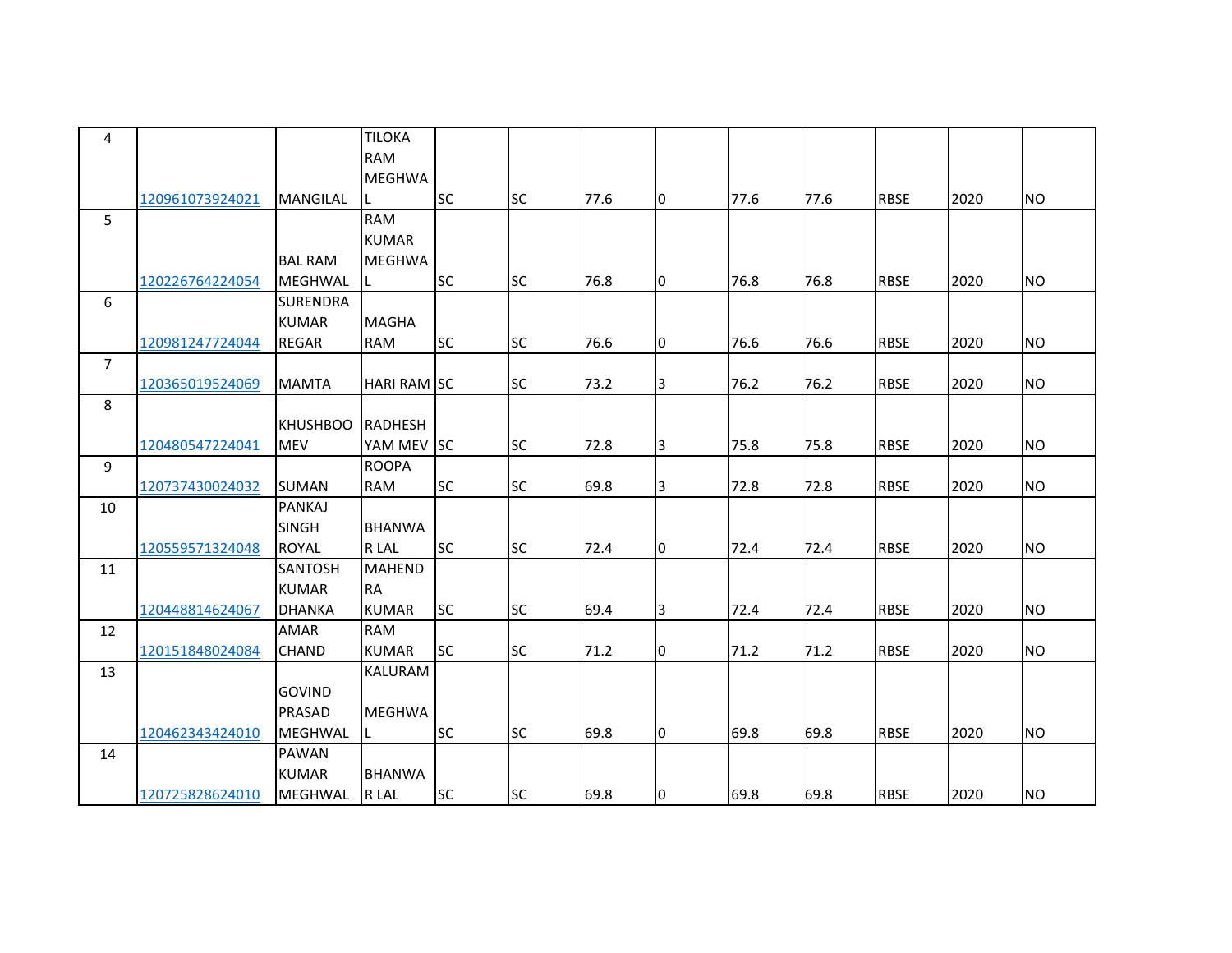| 15 |                 | <b>DURGADUT</b>  |                   |           |           |      |    |      |      |             |      |           |
|----|-----------------|------------------|-------------------|-----------|-----------|------|----|------|------|-------------|------|-----------|
|    | 120854050724078 | IT.              | <b>TOLARAM</b> SC |           | <b>SC</b> | 69.4 | 10 | 69.4 | 69.4 | <b>RBSE</b> | 2020 | <b>NO</b> |
| 16 |                 | <b>DINESH</b>    | <b>TULACHH</b>    |           |           |      |    |      |      |             |      |           |
|    |                 | <b>KUMAR</b>     | A RAM             |           |           |      |    |      |      |             |      |           |
|    | 120187996924031 | <b>NAYAK</b>     | <b>NAYAK</b>      | <b>SC</b> | <b>SC</b> | 69.4 | 10 | 69.4 | 69.4 | <b>RBSE</b> | 2020 | <b>NO</b> |
| 17 |                 |                  | AMAR              |           |           |      |    |      |      |             |      |           |
|    | 120343639224018 | <b>MESHAR</b>    | <b>CHAND</b>      | <b>SC</b> | <b>SC</b> | 66.4 | 3  | 69.4 | 69.4 | <b>RBSE</b> | 2019 | <b>NO</b> |
| 18 |                 | <b>ANJANA</b>    | <b>GULAB</b>      |           |           |      |    |      |      |             |      |           |
|    | 120101558524056 | <b>PANWAR</b>    | <b>SINGH</b>      | <b>SC</b> | <b>SC</b> | 65.8 | 3  | 68.8 | 68.8 | <b>RBSE</b> | 2020 | NO        |
| 19 |                 | SONIYA           | <b>TARACHA</b>    |           |           |      |    |      |      |             |      |           |
|    | 120737944024061 | <b>MEGHWAL</b>   | <b>ND</b>         | <b>SC</b> | <b>SC</b> | 65.6 | 3  | 68.6 | 68.6 | <b>RBSE</b> | 2020 | <b>NO</b> |
| 20 |                 | <b>DINESH</b>    |                   |           |           |      |    |      |      |             |      |           |
|    |                 | <b>KUMAR</b>     | <b>BHAGAW</b>     |           |           |      |    |      |      |             |      |           |
|    | 120275960624090 | <b>REGAR</b>     | <b>ANA RAM</b>    | <b>SC</b> | <b>SC</b> | 64.8 | Iз | 67.8 | 67.8 | <b>RBSE</b> | 2020 | <b>NO</b> |
| 21 |                 | <b>RAKESH</b>    | <b>DEEPA</b>      |           |           |      |    |      |      |             |      |           |
|    | 120451894024089 | <b>KUMAR</b>     | <b>RAM</b>        | <b>SC</b> | <b>SC</b> | 66.8 | 10 | 66.8 | 66.8 | <b>RBSE</b> | 2020 | <b>NO</b> |
| 22 |                 |                  | <b>RANJEET</b>    |           |           |      |    |      |      |             |      |           |
|    | 120831956424070 | <b>BHAVANA</b>   | <b>KUMAR</b>      | <b>SC</b> | <b>SC</b> | 63.8 | 3  | 66.8 | 66.8 | <b>RBSE</b> | 2020 | <b>NO</b> |
| 23 |                 |                  | RAMKARA           |           |           |      |    |      |      |             |      |           |
|    |                 |                  | N                 |           |           |      |    |      |      |             |      |           |
|    |                 |                  | <b>MEGHWA</b>     |           |           |      |    |      |      |             |      |           |
|    | 120872552324011 | <b>RICHH PAL</b> | L                 | <b>SC</b> | <b>SC</b> | 66.4 | Iо | 66.4 | 66.4 | <b>RBSE</b> | 2020 | <b>NO</b> |
| 24 |                 |                  |                   |           |           |      |    |      |      |             |      |           |
|    |                 | <b>SOHAN LAL</b> | <b>MANI</b>       |           |           |      |    |      |      |             |      |           |
|    | 120373202624013 | MEGHWAL          | <b>RAM</b>        | <b>SC</b> | <b>SC</b> | 63.4 | Iз | 66.4 | 66.4 | <b>RBSE</b> | 2020 | <b>NO</b> |
| 25 |                 | <b>JYOTI</b>     | <b>ASHOK</b>      |           |           |      |    |      |      |             |      |           |
|    | 120125217524025 | <b>PANWAR</b>    | <b>KUMAR</b>      | <b>SC</b> | <b>SC</b> | 62.8 | 3  | 65.8 | 65.8 | <b>RBSE</b> | 2020 | <b>NO</b> |

|       | ST Merit List Total Applications: 2 Cutoff: 65.4000                                                                                                             |           |              |  |          |                     |  |                          |  |             |              |  |  |
|-------|-----------------------------------------------------------------------------------------------------------------------------------------------------------------|-----------|--------------|--|----------|---------------------|--|--------------------------|--|-------------|--------------|--|--|
|       | Father's<br>Passing<br>'Tot.<br><b>Board</b><br><b>IName of</b><br><b>IAdmission Percentag</b><br>'  Bonus(%)<br><b>%tile</b><br><b>IFee</b><br><b>Category</b> |           |              |  |          |                     |  |                          |  |             |              |  |  |
| Sr.No | <b>Application ID</b>                                                                                                                                           | Applicant | <b>IName</b> |  | Category | $\mathsf{le}.(\% )$ |  | Perc.(%)<br><b>IDorc</b> |  | <b>Name</b> | <b>PYear</b> |  |  |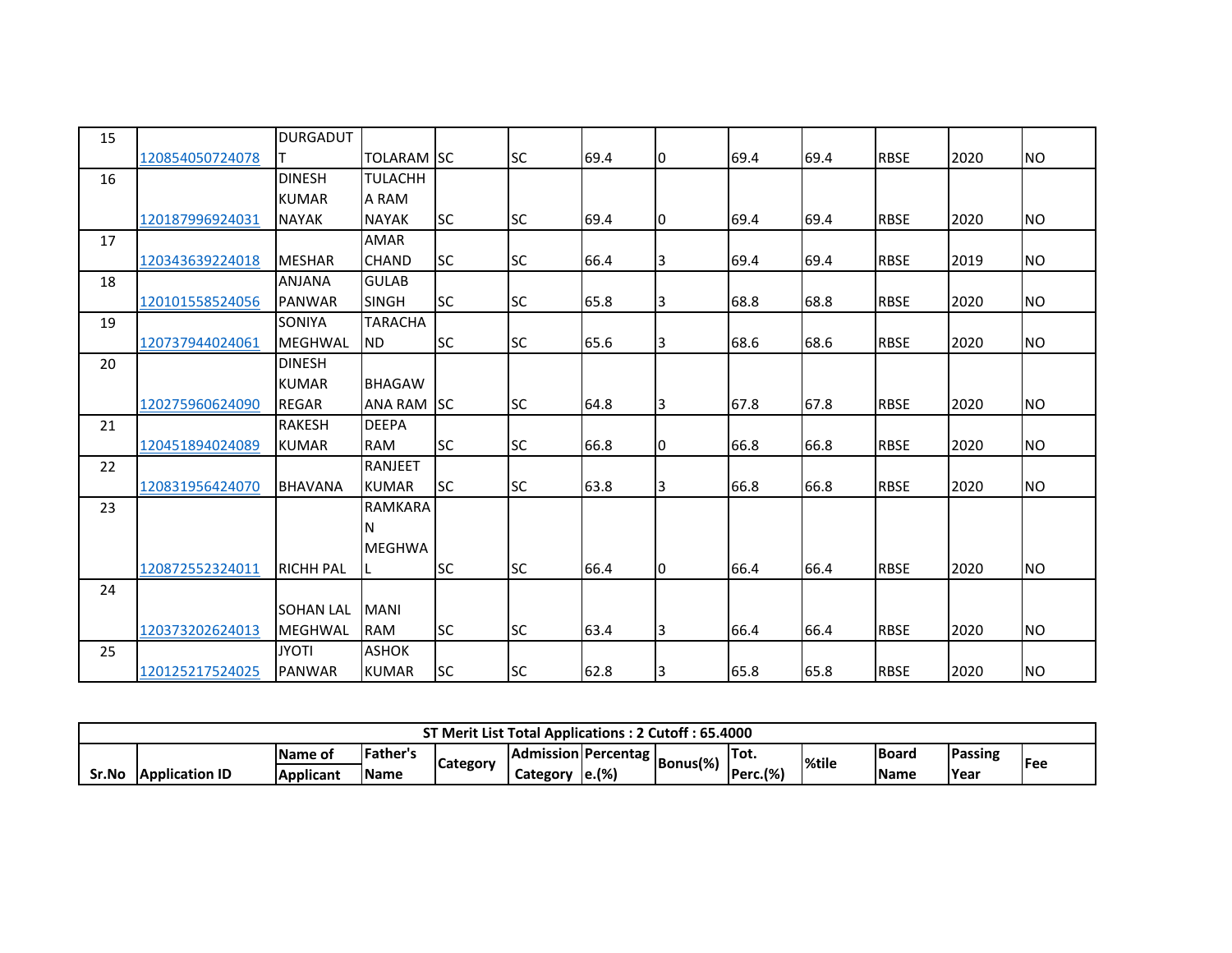|                 |                | <b>OMPARKA</b> |            |            |      |    |      |      |             |      |            |
|-----------------|----------------|----------------|------------|------------|------|----|------|------|-------------|------|------------|
|                 | <b>SHIVANI</b> | ISH            |            |            |      |    |      |      |             |      |            |
| 120441866024062 | <b>MEENA</b>   | <b>IMEENA</b>  | <b>IST</b> | <b>IST</b> | 75.2 |    | 78.2 | 78.2 | <b>RBSE</b> | 2019 | <b>INO</b> |
|                 | <b>HEMANT</b>  | RADHESH        |            |            |      |    |      |      |             |      |            |
|                 | <b>SINGH</b>   | YAM            |            |            |      |    |      |      |             |      |            |
| 120784615024038 | <b>MEENA</b>   | <b>IMEENA</b>  | Ist        | <b>IST</b> | 65.4 | IO | 65.4 | 65.4 | <b>RBSE</b> | 2020 | <b>NO</b>  |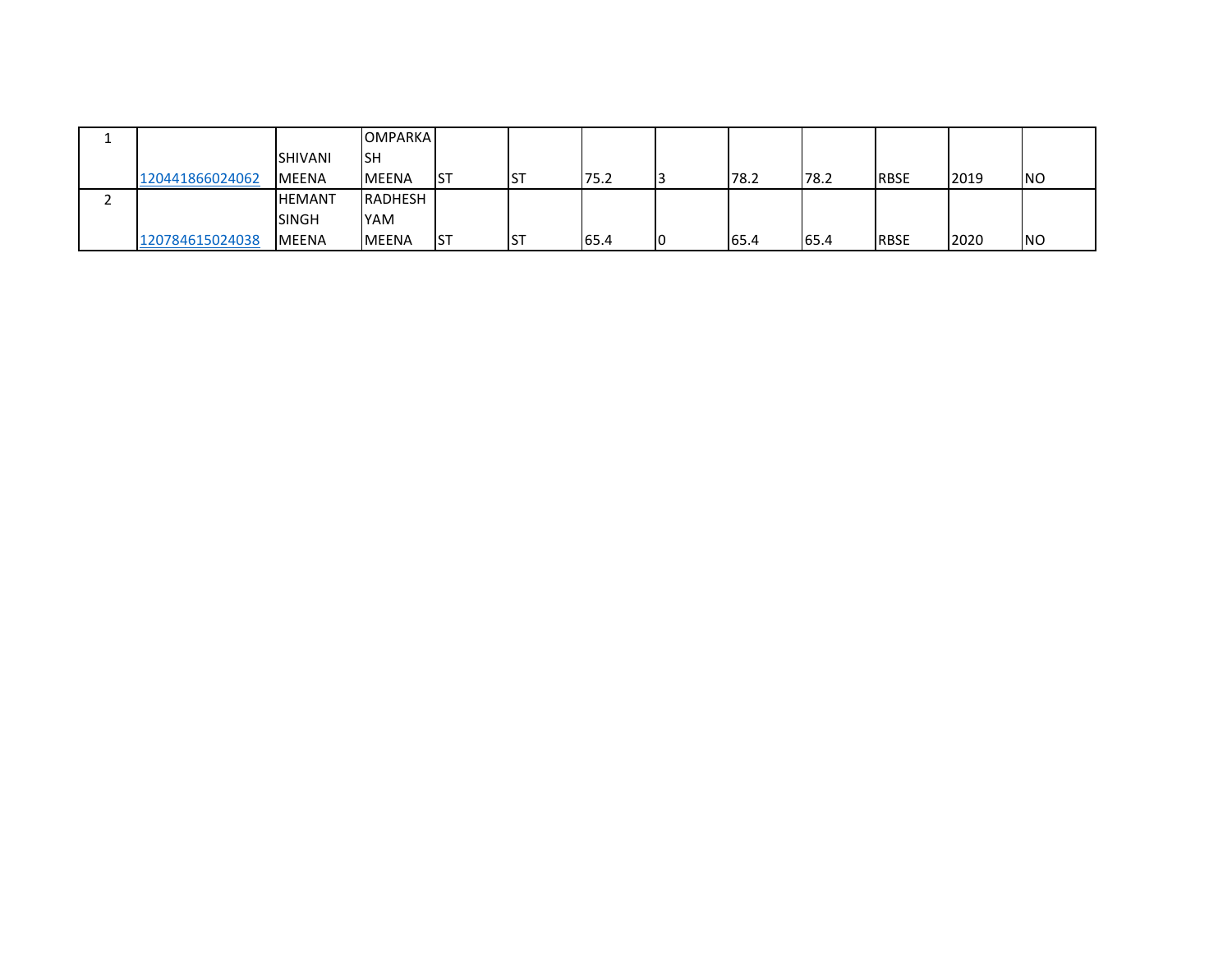|                                      | <b>SBD GOVT. PG COLLEGE, SARDARSHAHAR</b> |                              |                                                 |          |          |                                             |          |                         |       |                             |                 |            |  |  |
|--------------------------------------|-------------------------------------------|------------------------------|-------------------------------------------------|----------|----------|---------------------------------------------|----------|-------------------------|-------|-----------------------------|-----------------|------------|--|--|
| <b>B.Sc. I BIO WAITING GENERAL I</b> |                                           |                              |                                                 |          |          |                                             |          |                         |       |                             |                 |            |  |  |
| Sr.No                                | <b>Application ID</b>                     | Name of<br><b>Applicant</b>  | <b>Father's</b><br><b>Name</b>                  | Category | Category | Admission Percentag<br>$\left e\right $ (%) | Bonus(%) | Tot.<br><b>Perc.(%)</b> | %tile | <b>Board</b><br><b>Name</b> | Passing<br>Year | <b>Fee</b> |  |  |
| 1                                    |                                           | <b>MOHIT</b>                 | <b>ARVIND</b>                                   |          |          |                                             |          |                         |       |                             |                 |            |  |  |
|                                      | 120106382724060                           | SHARMA                       | <b>SHARMA</b>                                   | General  | Waiting  | 81.4                                        | 10       | 81.4                    | 81.4  | <b>RBSE</b>                 | 2019            | <b>No</b>  |  |  |
| $\sqrt{2}$                           |                                           | <b>PARAS</b>                 | <b>SHYAMLA</b>                                  |          |          |                                             |          |                         |       |                             |                 |            |  |  |
|                                      | 120737232424042                           | <b>PAREEK</b>                |                                                 | General  | Waiting  | 79.8                                        | 0        | 79.8                    | 79.8  | <b>RBSE</b>                 | 2020            | <b>No</b>  |  |  |
| $\overline{3}$                       | 120868644024059                           | LAKSHYA<br><b>SHARMA</b>     | <b>RADHAKRI</b><br><b>SHNA</b><br><b>SHARMA</b> | General  | Waiting  | 79.6                                        | I0       | 79.6                    | 79.6  | <b>RBSE</b>                 | 2019            | <b>No</b>  |  |  |
| $\overline{\mathbf{4}}$              |                                           |                              | <b>BHANWA</b>                                   |          |          |                                             |          |                         |       |                             |                 |            |  |  |
|                                      |                                           | <b>KAVITA</b>                | R LAL                                           |          |          |                                             |          |                         |       |                             |                 |            |  |  |
|                                      | 120908057224080                           | SARAN                        | <b>SARAN</b>                                    | General  | Waiting  | 76.4                                        | 3        | 79.4                    | 79.4  | <b>RBSE</b>                 | 2020            | <b>No</b>  |  |  |
| 5                                    | 120584716424064                           | <b>DEEPAK</b><br>SHARMA      | <b>SHIV</b><br><b>KUMAR</b>                     | General  | Waiting  | 78.6                                        | 0        | 78.6                    | 78.6  | <b>RBSE</b>                 | 2019            | No         |  |  |
| 6                                    | 120294113624046                           | LALCHAN<br>D                 | <b>RAMAVTA</b><br>R                             | General  | Waiting  | 78.6                                        | 0        | 78.6                    | 78.6  | <b>RBSE</b>                 | 2019            | No         |  |  |
| 7                                    |                                           |                              | PRIYANKA PARMANA                                |          |          |                                             |          |                         |       |                             |                 |            |  |  |
|                                      | 120150220924074                           | SHARMA                       | <b>ND</b>                                       | General  | Waiting  | 74.4                                        | 3        | 77.4                    | 77.4  | <b>RBSE</b>                 | 2020            | No         |  |  |
| l8                                   | 120864648424084                           | <b>ASHOK</b><br><b>KUMAR</b> | <b>GANESH</b><br><b>RAM</b><br>SAHARAN          | General  | Waiting  | 77.2                                        | 10       | 77.2                    | 77.2  | <b>RBSE</b>                 | 2020            | <b>No</b>  |  |  |
| 9                                    |                                           | <b>ANKITA</b>                | <b>OM</b><br><b>PRAKASH</b>                     |          |          |                                             |          |                         |       |                             |                 |            |  |  |
|                                      | 120698090224018                           | SWAMI                        | <b>SWAMI</b>                                    | General  | Waiting  | 73.8                                        | 3        | 76.8                    | 76.8  | <b>RBSE</b>                 | 2020            | No         |  |  |
| 10                                   |                                           | ANU                          | PRABHUSI<br><b>NGH</b>                          |          |          |                                             |          |                         |       |                             |                 |            |  |  |
|                                      | 120147525824090                           | <b>KANWAR</b>                | <b>RAJPUT</b>                                   | General  | Waiting  | 73.4                                        | 3        | 76.4                    | 76.4  | <b>RBSE</b>                 | 2020            | No         |  |  |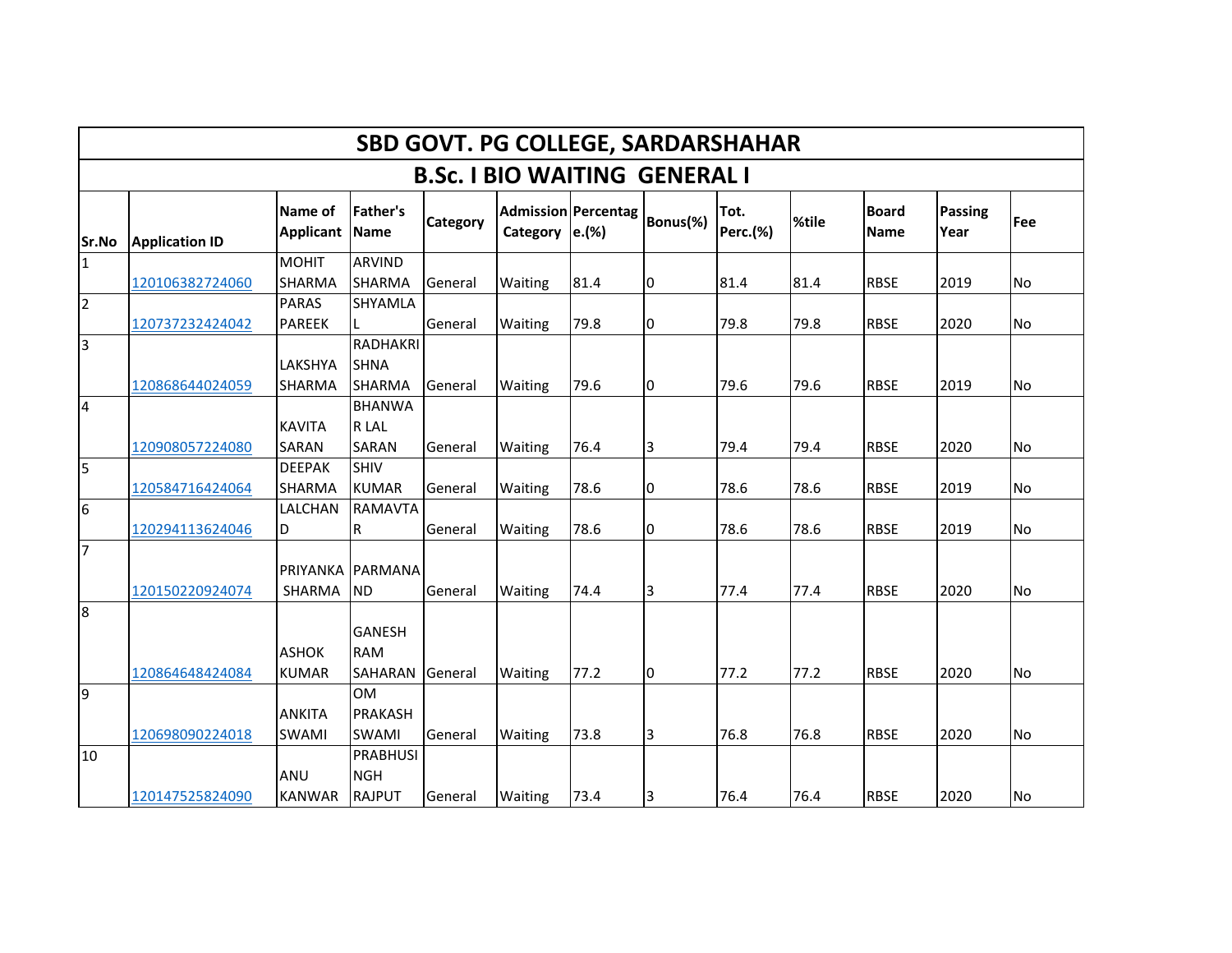| $\overline{11}$ |                                                       |                                                          | RAMNIW                                                                                |                                     |                               |                      |              |                      |                      |                                           |                      |                |
|-----------------|-------------------------------------------------------|----------------------------------------------------------|---------------------------------------------------------------------------------------|-------------------------------------|-------------------------------|----------------------|--------------|----------------------|----------------------|-------------------------------------------|----------------------|----------------|
|                 |                                                       | <b>USHA</b>                                              | <b>ASH</b>                                                                            |                                     |                               |                      |              |                      |                      |                                           |                      |                |
|                 | 120271835124010                                       | <b>SHARMA</b>                                            | <b>SHARMA</b>                                                                         | General                             | Waiting                       | 73.2                 | 3            | 76.2                 | 76.2                 | <b>RBSE</b>                               | 2020                 | <b>No</b>      |
| 12              |                                                       | <b>SMITA</b>                                             | <b>MUKHRA</b>                                                                         |                                     |                               |                      |              |                      |                      |                                           |                      |                |
|                 | 120464222024034                                       | <b>BHARI</b>                                             | <b>M BHARI</b>                                                                        | General                             | Waiting                       | 73                   | 3            | 76                   | 76                   | <b>RBSE</b>                               | 2020                 | No             |
| 13              |                                                       | <b>BHIM</b>                                              | <b>NARPAT</b>                                                                         |                                     |                               |                      |              |                      |                      |                                           |                      |                |
|                 | 120695858624089                                       | <b>SINGH</b>                                             | <b>SINGH</b>                                                                          | General                             | Waiting                       | 75.6                 | 0            | 75.6                 | 75.6                 | <b>RBSE</b>                               | 2020                 | No             |
| 14              |                                                       |                                                          | <b>SHIV</b>                                                                           |                                     |                               |                      |              |                      |                      |                                           |                      |                |
|                 |                                                       | <b>HARIOM</b>                                            | <b>KUMAR</b>                                                                          |                                     |                               |                      |              |                      |                      |                                           |                      |                |
|                 | 120641306324030                                       | <b>SHARMA</b>                                            | <b>SHARMA</b>                                                                         | General                             | Waiting                       | 74.8                 | Iо           | 74.8                 | 74.8                 | <b>RBSE</b>                               | 2020                 | No             |
| 15              |                                                       | <b>AJAY</b>                                              | <b>KRISHAN</b>                                                                        |                                     |                               |                      |              |                      |                      |                                           |                      |                |
|                 |                                                       | <b>KUMAR</b>                                             | <b>KUMAR</b>                                                                          |                                     |                               |                      |              |                      |                      |                                           |                      |                |
|                 | 120113335824082                                       | <b>SHARMA</b>                                            | <b>SHARMA</b>                                                                         | General                             | Waiting                       | 74.2                 | 10           | 74.2                 | 74.2                 | <b>RBSE</b>                               | 2020                 | No             |
| 16              |                                                       |                                                          |                                                                                       |                                     |                               |                      |              |                      |                      |                                           |                      |                |
|                 |                                                       |                                                          |                                                                                       |                                     |                               |                      |              |                      |                      |                                           |                      |                |
|                 |                                                       | <b>HEMANG</b>                                            | <b>RAVINDRA</b>                                                                       |                                     |                               |                      |              |                      |                      |                                           |                      |                |
|                 | 120839464424013                                       | <b>RUNTHLA</b>                                           | <b>KUMAR</b>                                                                          | General                             | Waiting                       | 74                   | 10           | 74                   | 74                   | <b>RBSE</b>                               | 2020                 | No             |
| 17              |                                                       |                                                          | <b>RAMSWR</b>                                                                         |                                     |                               |                      |              |                      |                      |                                           |                      |                |
|                 |                                                       | <b>KALPANA</b>                                           | <b>OOP</b>                                                                            |                                     |                               |                      |              |                      |                      |                                           |                      |                |
|                 | 120779677224080                                       | <b>JOSHI</b>                                             | <b>JOSHI</b>                                                                          | General                             | Waiting                       | 71                   | 3            | 74                   | 74                   | <b>RBSE</b>                               | 2020                 | No             |
| 18              |                                                       | <b>MOHD</b>                                              |                                                                                       |                                     |                               |                      |              |                      |                      |                                           |                      |                |
|                 |                                                       | <b>JABBAR</b>                                            | <b>MOHD</b>                                                                           |                                     |                               |                      |              |                      |                      |                                           |                      |                |
|                 | 120482670824039                                       | KAZI                                                     | <b>MUNSHI</b>                                                                         | General                             | Waiting                       | 73.2                 | 10           | 73.2                 | 73.2                 | <b>RBSE</b>                               | 2020                 | No             |
| 19              |                                                       | <b>SAVITRI</b>                                           | <b>JAWANA</b><br><b>RAM</b>                                                           |                                     |                               |                      |              |                      |                      |                                           |                      |                |
|                 |                                                       |                                                          |                                                                                       |                                     |                               |                      |              |                      |                      |                                           |                      |                |
|                 |                                                       |                                                          |                                                                                       |                                     |                               |                      |              |                      |                      |                                           |                      |                |
|                 |                                                       |                                                          |                                                                                       |                                     |                               |                      |              |                      |                      |                                           |                      |                |
|                 |                                                       |                                                          |                                                                                       |                                     |                               |                      |              |                      |                      |                                           |                      |                |
|                 |                                                       |                                                          |                                                                                       |                                     |                               |                      |              |                      |                      |                                           |                      |                |
|                 |                                                       |                                                          |                                                                                       |                                     |                               |                      |              |                      |                      |                                           |                      |                |
|                 |                                                       |                                                          |                                                                                       |                                     |                               |                      |              |                      |                      |                                           |                      |                |
|                 |                                                       |                                                          |                                                                                       |                                     |                               |                      |              |                      |                      |                                           |                      |                |
| 20<br>21        | 120752097524023<br>120487404524080<br>120915648124054 | <b>SWAMI</b><br><b>KANTA</b><br>VASUDEV<br><b>PAREEK</b> | <b>SWAMI</b><br><b>BABU LAL</b><br>LAKHARA<br><b>KANHAIYA</b><br>LAL<br><b>PAREEK</b> | <b>OBC</b><br><b>OBC</b><br>General | Waiting<br>Waiting<br>Waiting | 69.8<br>69.6<br>72.4 | 3<br>3<br>Iо | 72.8<br>72.6<br>72.4 | 72.8<br>72.6<br>72.4 | <b>RBSE</b><br><b>RBSE</b><br><b>RBSE</b> | 2020<br>2020<br>2020 | No<br>No<br>No |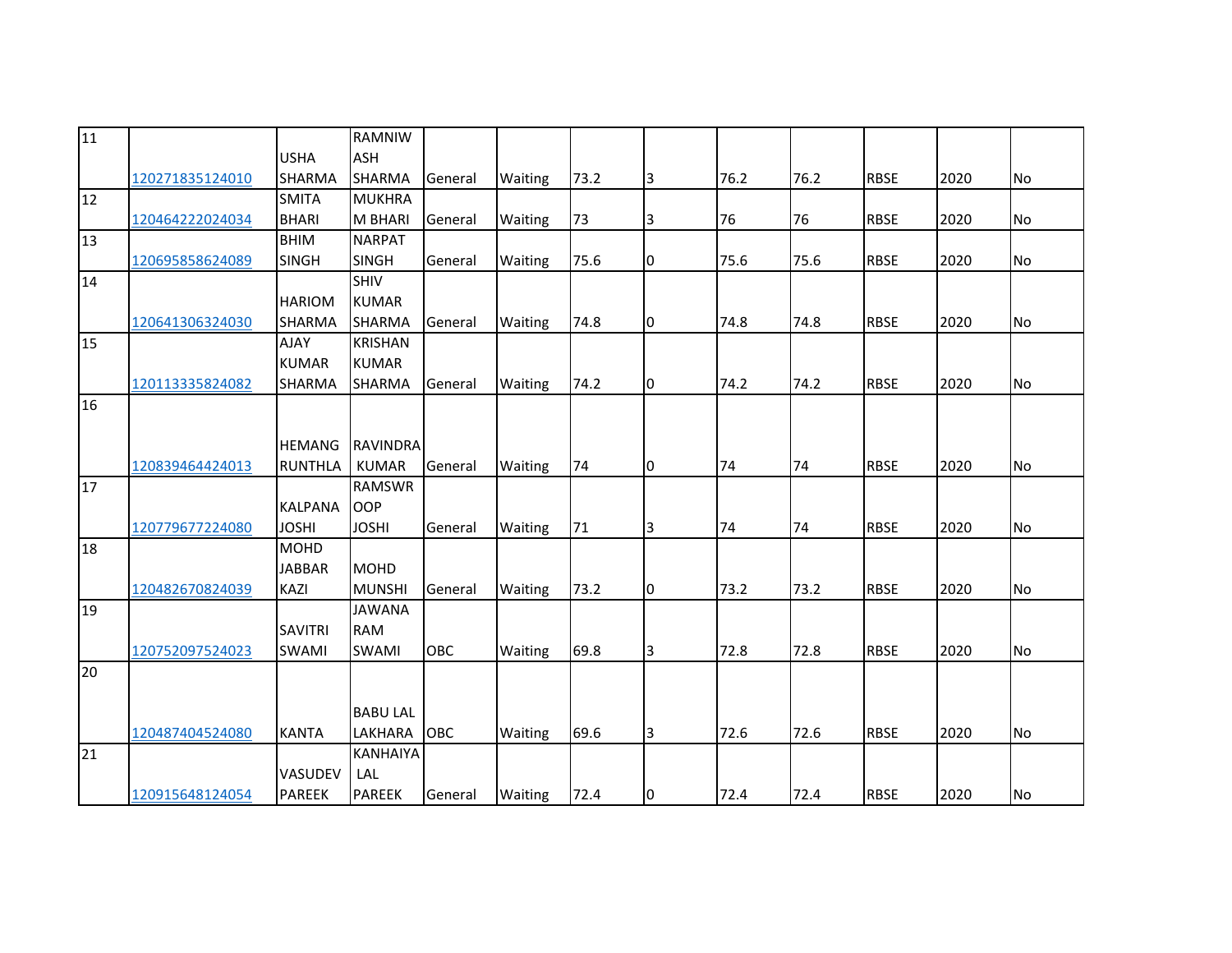| $\overline{22}$ |                 |                | <b>LIKHMAR</b>  |            |         |      |    |      |      |             |      |           |
|-----------------|-----------------|----------------|-----------------|------------|---------|------|----|------|------|-------------|------|-----------|
|                 | 120769222924049 | <b>SAVITA</b>  | AM              | <b>OBC</b> | Waiting | 69.4 | 13 | 72.4 | 72.4 | <b>RBSE</b> | 2020 | No        |
| 23              |                 |                | <b>RAM</b>      |            |         |      |    |      |      |             |      |           |
|                 |                 | <b>MAHIPAL</b> | <b>KUMAR</b>    |            |         |      |    |      |      |             |      |           |
|                 | 120695987624050 | <b>SARAN</b>   | <b>SARAN</b>    | OBC        | Waiting | 72.2 | I0 | 72.2 | 72.2 | <b>RBSE</b> | 2020 | <b>No</b> |
| 24              |                 | <b>ANIL</b>    |                 |            |         |      |    |      |      |             |      |           |
|                 |                 | <b>SULTANG</b> | <b>SULTANG</b>  |            |         |      |    |      |      |             |      |           |
|                 | 120608535624074 | AR             | <b>AR</b>       | <b>OBC</b> | Waiting | 72.2 | 10 | 72.2 | 72.2 | <b>RBSE</b> | 2019 | No        |
| 25              |                 |                |                 |            |         |      |    |      |      |             |      |           |
|                 |                 | <b>KULDEEP</b> | <b>CHHELU</b>   |            |         |      |    |      |      |             |      |           |
|                 |                 | <b>SINGH</b>   | <b>SINGH</b>    |            |         |      |    |      |      |             |      |           |
|                 | 120254152024044 | RATHORE        | <b>RATHORE</b>  | General    | Waiting | 72.2 | 10 | 72.2 | 72.2 | <b>RBSE</b> | 2020 | No        |
| 26              |                 |                | <b>SHUBH</b>    |            |         |      |    |      |      |             |      |           |
|                 |                 | YASH           | <b>KARAN</b>    |            |         |      |    |      |      |             |      |           |
|                 | 120181809824074 | <b>PAREEK</b>  | <b>PAREEK</b>   | General    | Waiting | 72   | 10 | 72   | 72   | <b>RBSE</b> | 2020 | No        |
| 27              |                 | SHEETAL        | <b>MANOJ</b>    |            |         |      |    |      |      |             |      |           |
|                 | 120773642124031 | <b>SWAMI</b>   | <b>KUMAR</b>    | <b>OBC</b> | Waiting | 69   | 3  | 72   | 72   | <b>RBSE</b> | 2020 | No        |
| 28              |                 |                | <b>BHAGIRAT</b> |            |         |      |    |      |      |             |      |           |
|                 |                 |                | <b>H RAM</b>    |            |         |      |    |      |      |             |      |           |
|                 |                 | <b>POOJA</b>   | <b>CHOUDHA</b>  |            |         |      |    |      |      |             |      |           |
|                 | 120348720024048 | <b>KURI</b>    | <b>RY</b>       | <b>OBC</b> | Waiting | 68.8 | 3  | 71.8 | 71.8 | <b>CBSE</b> | 2020 | No        |
| 29              |                 |                | <b>NANDU</b>    |            |         |      |    |      |      |             |      |           |
|                 |                 | LALNATH        | <b>NATH</b>     |            |         |      |    |      |      |             |      |           |
|                 | 120740668724091 | SIDH           | <b>SIDH</b>     | <b>OBC</b> | Waiting | 71.6 | 10 | 71.6 | 71.6 | <b>RBSE</b> | 2020 | <b>No</b> |
| 30              |                 | <b>RADHE</b>   | <b>RAMAWA</b>   |            |         |      |    |      |      |             |      |           |
|                 |                 | <b>SHYAM</b>   | <b>TAR</b>      |            |         |      |    |      |      |             |      |           |
|                 | 120694589724011 | SHARMA         | <b>SHARMA</b>   | General    | Waiting | 71.6 | Iо | 71.6 | 71.6 | <b>RBSE</b> | 2020 | <b>No</b> |
| 31              |                 |                | <b>OMPRAKA</b>  |            |         |      |    |      |      |             |      |           |
|                 |                 | <b>ROHIT</b>   | <b>SH</b>       |            |         |      |    |      |      |             |      |           |
|                 | 120982630624078 | <b>PAREEK</b>  | <b>PAREEK</b>   | General    | Waiting | 71.6 | Iо | 71.6 | 71.6 | <b>RBSE</b> | 2020 | No        |
| 32              |                 |                | RAMKARA         |            |         |      |    |      |      |             |      |           |
|                 |                 | <b>AMIT</b>    | N               |            |         |      |    |      |      |             |      |           |
|                 | 120866896124078 | <b>MAHALA</b>  | <b>MAHALA</b>   | OBC        | Waiting | 71.6 | 10 | 71.6 | 71.6 | <b>RBSE</b> | 2020 | No        |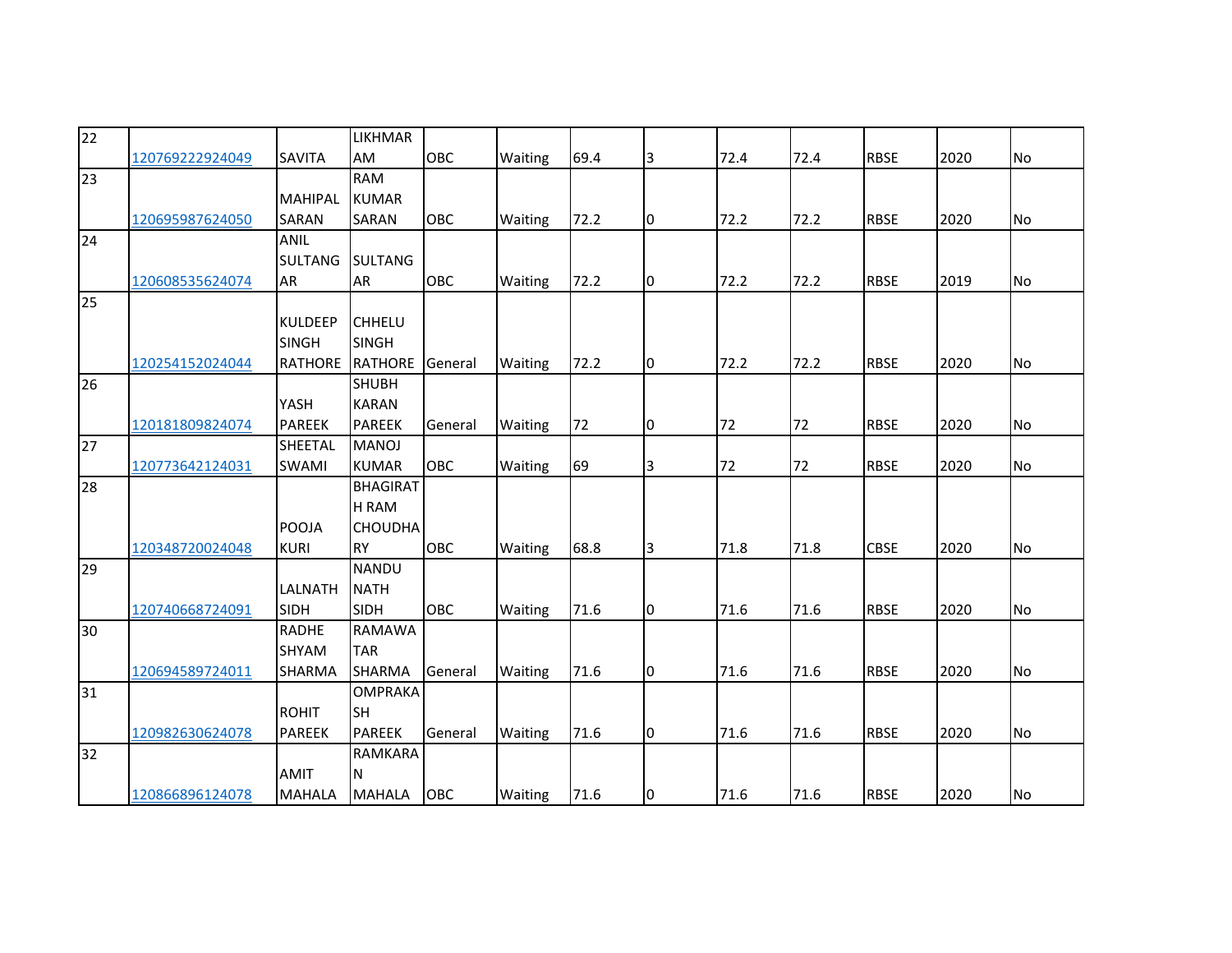| <b>DAYAL</b><br>General<br><b>RBSE</b><br>VASUDEV<br>Waiting<br>71.4<br>10<br>71.4<br>71.4<br>120182925224037            | 2020<br>No        |
|--------------------------------------------------------------------------------------------------------------------------|-------------------|
| <b>SUBHASH</b><br>34<br><b>SUMAN</b>                                                                                     |                   |
| <b>OBC</b><br><b>RBSE</b><br>SARAN<br>SARAN<br>Waiting<br>68.4<br>3<br>71.4<br>71.4<br>120542694624018                   | 2020<br>No        |
| <b>MO</b><br>35                                                                                                          |                   |
| <b>SHOYAB</b>                                                                                                            |                   |
| 71.2<br><b>RBSE</b><br><b>AKHTAR</b><br>MO SABIR OBC<br>Waiting<br>71.2<br>10<br>71.2<br>120971736524086                 | 2020<br>No        |
| 36<br><b>MAYANK</b><br><b>VINOD</b>                                                                                      |                   |
| <b>PAREEK</b><br><b>PAREEK</b><br>71<br><b>RBSE</b><br>General<br>Waiting<br>71<br>71<br>120347285024060<br>10           | 2020<br>No        |
| 37<br><b>MITHU</b><br><b>KARTIK</b>                                                                                      |                   |
| $71\,$<br><b>RBSE</b><br>120286623424075<br><b>CHOTIYA</b><br>LAL<br>General<br>Waiting<br>71<br>71<br>10                | 2020<br>No        |
| 38<br><b>FIDAHASA</b><br><b>KANWAR</b>                                                                                   |                   |
| <b>NISHA</b><br>N<br>68<br>3<br><b>RBSE</b><br>120180209224069<br>General<br>Waiting<br>71<br>71                         | 2020<br><b>No</b> |
| <b>NAVRATA</b><br>39<br><b>SEEMA</b>                                                                                     |                   |
| N TAK<br><b>OBC</b><br>68<br><b>TAK</b><br>Waiting<br>3<br>71<br>71<br><b>RBSE</b><br>120547808024080                    | 2020<br>No        |
| <b>KALICHAR</b><br>40                                                                                                    |                   |
| LAXMI<br>AN                                                                                                              |                   |
| 68<br><b>PAREEK</b><br><b>PAREEK</b><br>3<br>71<br>71<br><b>RBSE</b><br>120957331524046<br>General<br>Waiting            | 2020<br><b>No</b> |
| 41<br><b>BIRBAL</b><br><b>MANESH</b>                                                                                     |                   |
| OBC<br>120732312724056<br><b>KUMAR</b><br><b>RAM</b><br>Waiting<br>70.8<br>0<br>70.8<br>70.8<br><b>RBSE</b>              | 2020<br>No        |
| 42                                                                                                                       |                   |
| <b>PRASHAN</b><br><b>GAJANAN</b>                                                                                         |                   |
| <b>TJANGIR</b><br>OBC<br>70.8<br>70.8<br>70.8<br><b>RBSE</b><br>120237089024068<br>Waiting<br>10<br>D                    | 2020<br><b>No</b> |
| <b>MURLIDH</b><br>43                                                                                                     |                   |
| <b>OM</b><br>AR<br>70.6<br><b>RBSE</b><br><b>OBC</b><br>67.6<br>70.6                                                     | 2020<br><b>No</b> |
| 3<br>120291376724094<br><b>SWAMI</b><br><b>SWAMI</b><br>Waiting<br>44                                                    |                   |
|                                                                                                                          |                   |
| <b>BABULAL</b>                                                                                                           |                   |
| 67.6<br>3<br>70.6<br><b>RBSE</b><br><b>KRISHNA</b><br><b>LAKHARA</b><br><b>OBC</b><br>Waiting<br>70.6<br>120213220024012 | 2020<br><b>No</b> |
| 45<br><b>BAJRANG</b>                                                                                                     |                   |
| <b>NIKITA</b><br>DAS                                                                                                     |                   |
| <b>RBSE</b><br>SWAMI<br>OBC<br>Waiting<br>67.4<br>Iз<br>70.4<br>70.4<br>120173583024037<br>SWAMI                         | 2020<br>No        |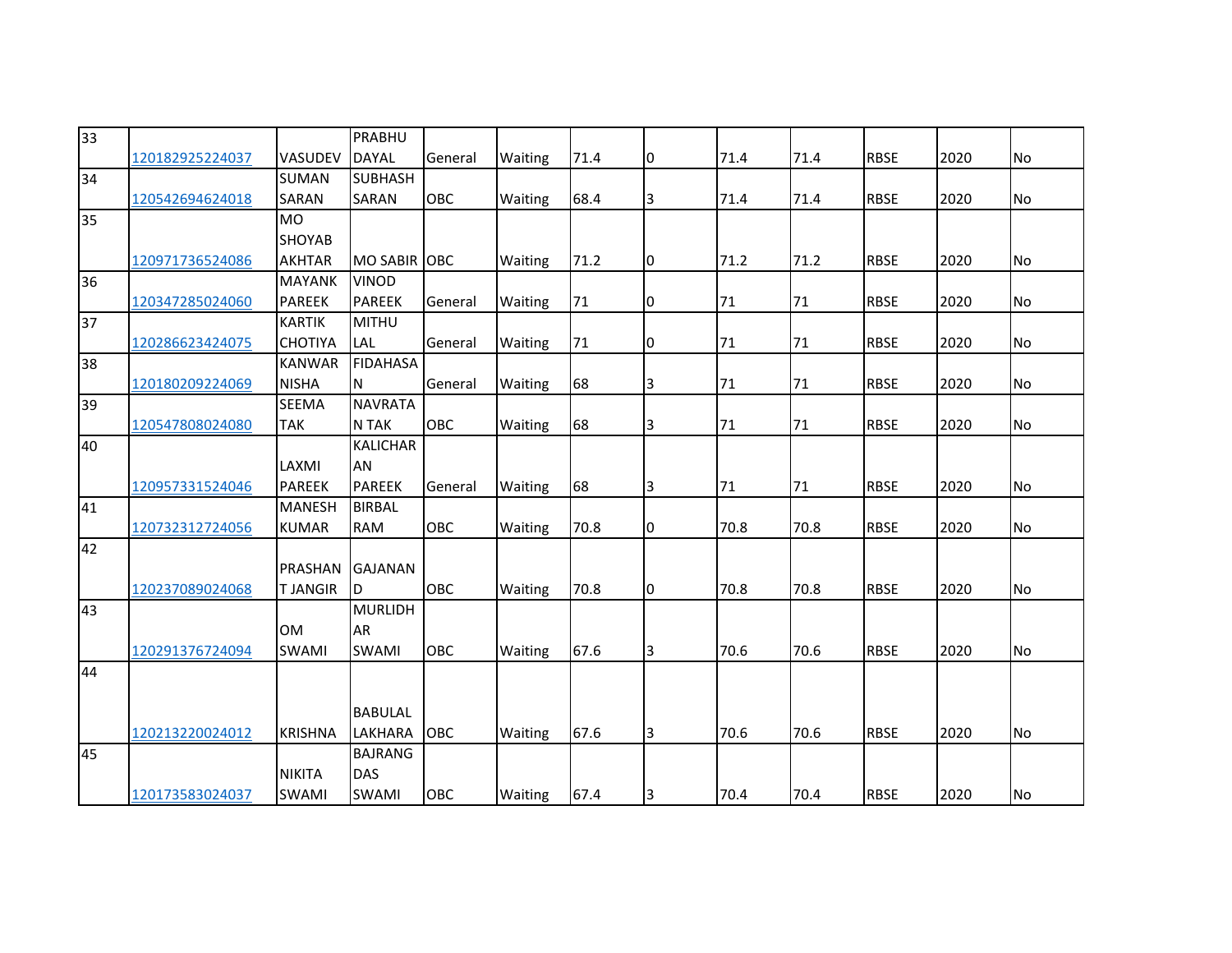| 46 | 120694875424054 | <b>MAMITA</b>   | <b>DEVILAL</b>     | OBC     | Waiting | 67.2 | 3  | 70.2 | 70.2 | <b>RBSE</b> | 2020 | <b>No</b> |
|----|-----------------|-----------------|--------------------|---------|---------|------|----|------|------|-------------|------|-----------|
| 47 |                 | <b>RAMKANY</b>  | <b>UMASHA</b>      |         |         |      |    |      |      |             |      |           |
|    | 120485332124088 | Α               | <b>NKAR</b>        | General | Waiting | 67.2 | 3  | 70.2 | 70.2 | <b>RBSE</b> | 2020 | <b>No</b> |
| 48 |                 |                 | <b>KARAN</b>       |         |         |      |    |      |      |             |      |           |
|    |                 | <b>PRATEEK</b>  | PAL                |         |         |      |    |      |      |             |      |           |
|    | 120351540324033 | <b>KUMAR</b>    | <b>DHAKA</b>       | OBC     | Waiting | 70   | 10 | 70   | 70   | <b>RBSE</b> | 2020 | <b>No</b> |
| 49 |                 |                 | <b>RAM</b>         |         |         |      |    |      |      |             |      |           |
|    |                 | <b>JAIVEER</b>  | <b>KUMAR</b>       |         |         |      |    |      |      |             |      |           |
|    | 120401234824081 | <b>SAINI</b>    | <b>SAINI</b>       | OBC     | Waiting | 70   | I0 | 70   | 70   | <b>RBSE</b> | 2019 | <b>No</b> |
| 50 |                 |                 | <b>CHUNNI</b>      |         |         |      |    |      |      |             |      |           |
|    | 120215642524052 | <b>MAMTA</b>    | LAL                | OBC     | Waiting | 67   | 3  | 70   | 70   | <b>RBSE</b> | 2020 | No        |
| 51 |                 |                 | SHYAM              |         |         |      |    |      |      |             |      |           |
|    |                 | <b>SAKSHI</b>   | LAL                |         |         |      |    |      |      |             |      |           |
|    | 120200364424018 | <b>GAUTAM</b>   | <b>SHARMA</b>      | General | Waiting | 66.8 | 3  | 69.8 | 69.8 | <b>RBSE</b> | 2020 | No        |
| 52 |                 |                 |                    |         |         |      |    |      |      |             |      |           |
|    |                 | RAMKANY OM      |                    |         |         |      |    |      |      |             |      |           |
|    | 120868734824036 | A               | <b>PRAKASH</b>     | OBC     | Waiting | 66.8 | 3  | 69.8 | 69.8 | <b>RBSE</b> | 2020 | No        |
| 53 |                 | <b>MOH</b>      | <b>MOH</b>         |         |         |      |    |      |      |             |      |           |
|    |                 | <b>HANNAN</b>   | <b>RIZWAN</b>      |         |         |      |    |      |      |             |      |           |
|    | 120208301124076 | <b>KHAN</b>     | <b>KHAN</b>        | OBC     | Waiting | 69.6 | 0  | 69.6 | 69.6 | <b>RBSE</b> | 2020 | <b>No</b> |
| 54 |                 | <b>RAMANA</b>   | <b>MANGI</b>       |         |         |      |    |      |      |             |      |           |
|    | 120375871924094 | <b>ND JOSHI</b> | LAL                | General | Waiting | 69.6 | l0 | 69.6 | 69.6 | <b>RBSE</b> | 2020 | <b>No</b> |
| 55 |                 | <b>ABHISHEK</b> | <b>HAR LAL</b>     |         |         |      |    |      |      |             |      |           |
|    | 120545981324069 | <b>SARAN</b>    | <b>SARAN</b>       | OBC     | Waiting | 69.6 | 10 | 69.6 | 69.6 | <b>RBSE</b> | 2020 | No        |
| 56 |                 | <b>HEMANT</b>   | <b>HANUMA</b>      |         |         |      |    |      |      |             |      |           |
|    | 120390106324051 | SONI            | N SONI             | OBC     | Waiting | 69.4 | 10 | 69.4 | 69.4 | <b>RBSE</b> | 2020 | No        |
| 57 |                 |                 |                    |         |         |      |    |      |      |             |      |           |
|    |                 | <b>RAJENDRA</b> |                    |         |         |      |    |      |      |             |      |           |
|    | 120485225224060 | PRASAD          | <b>DUNIRAM OBC</b> |         | Waiting | 69.2 | l0 | 69.2 | 69.2 | <b>RBSE</b> | 2020 | <b>No</b> |
| 58 |                 | PAWAN           | <b>TILOKARA</b>    |         |         |      |    |      |      |             |      |           |
|    |                 | <b>KUMAR</b>    | M                  |         |         |      |    |      |      |             |      |           |
|    |                 | <b>TETARWA</b>  | <b>TETARWA</b>     |         |         |      |    |      |      |             |      |           |
|    | 120152241224058 |                 |                    | OBC     | Waiting | 69.2 | 0  | 69.2 | 69.2 | <b>RBSE</b> | 2020 | No        |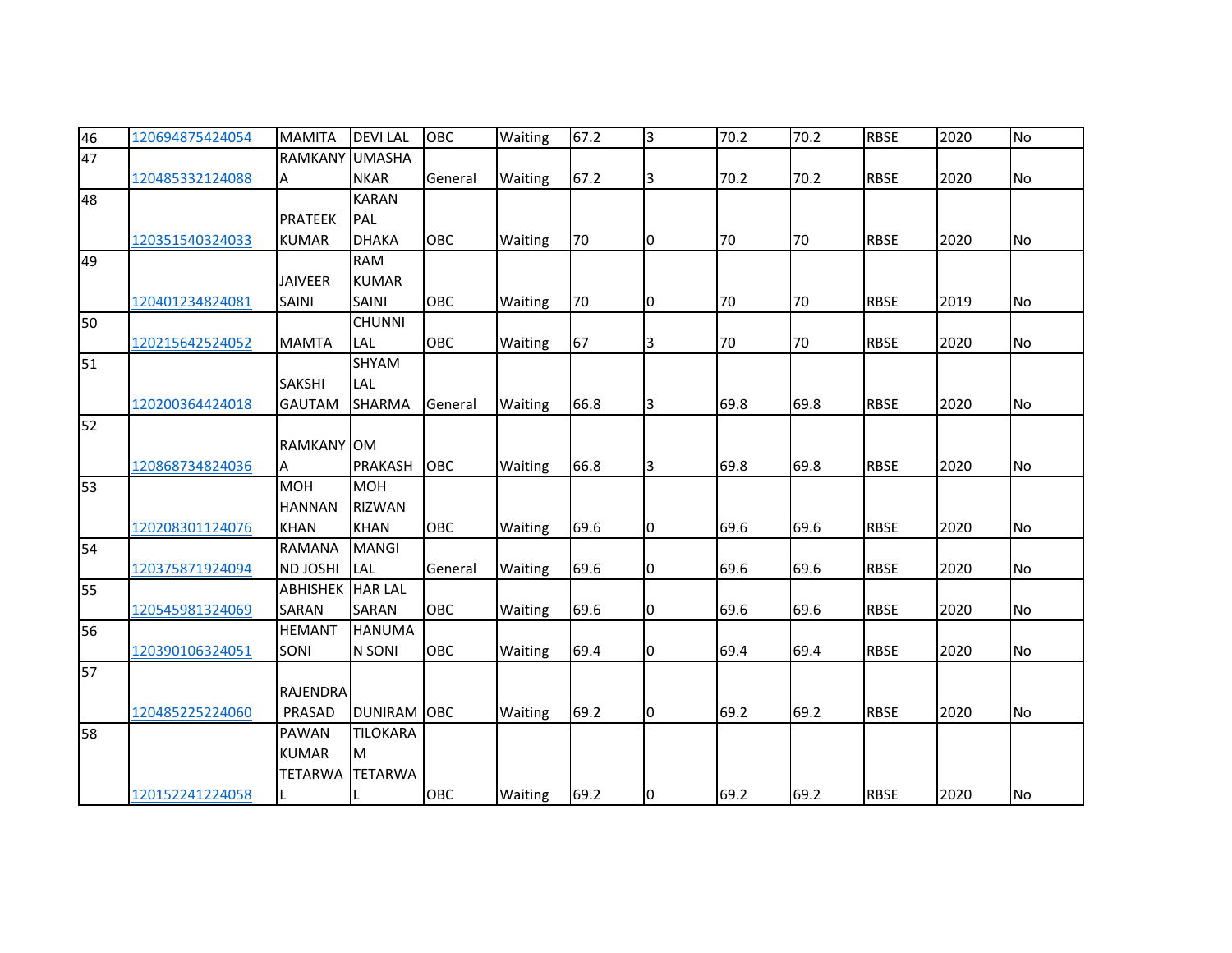| 59 |                 | <b>MANOJ</b>    | <b>SHIV</b>           |            |         |      |    |      |      |             |      |           |
|----|-----------------|-----------------|-----------------------|------------|---------|------|----|------|------|-------------|------|-----------|
|    | 120482711024000 | <b>KUMAR</b>    | <b>CHAND</b>          | <b>OBC</b> | Waiting | 69.2 | 10 | 69.2 | 69.2 | <b>RBSE</b> | 2020 | <b>No</b> |
| 60 |                 | <b>GUNJAN</b>   | <b>KISHAN</b>         |            |         |      |    |      |      |             |      |           |
|    | 120236853424025 | SAINI           | <b>LAL MALI</b>       | OBC        | Waiting | 66.2 | 3  | 69.2 | 69.2 | <b>RBSE</b> | 2020 | No        |
| 61 |                 |                 |                       |            |         |      |    |      |      |             |      |           |
|    |                 | <b>JITENDRA</b> | <b>HANSRAJ</b>        |            |         |      |    |      |      |             |      |           |
|    | 120729586024045 | <b>DAHIYA</b>   | <b>DAHIYA</b>         | OBC        | Waiting | 69   | I0 | 69   | 69   | <b>RBSE</b> | 2020 | <b>No</b> |
| 62 |                 | <b>DALEEP</b>   | <b>BHANWA</b>         |            |         |      |    |      |      |             |      |           |
|    |                 | <b>KUMAR</b>    | R LAL                 |            |         |      |    |      |      |             |      |           |
|    | 120637724324070 | <b>MUHAL</b>    | <b>MUHAL</b>          | OBC        | Waiting | 69   | 10 | 69   | 69   | <b>RBSE</b> | 2020 | No        |
| 63 |                 |                 |                       |            |         |      |    |      |      |             |      |           |
|    |                 |                 | <b>CHANCHA BHAGAW</b> |            |         |      |    |      |      |             |      |           |
|    | 120877911024067 | <b>L SARAN</b>  | <b>ANA RAM</b>        | <b>OBC</b> | Waiting | 66   | 3  | 69   | 69   | <b>RBSE</b> | 2020 | <b>No</b> |
| 64 |                 | <b>BHAJAN</b>   | RAMU                  |            |         |      |    |      |      |             |      |           |
|    | 120192993124023 | LAL             | <b>RAM</b>            | OBC        | Waiting | 68.8 | 0  | 68.8 | 68.8 | <b>RBSE</b> | 2020 | <b>No</b> |
| 65 |                 |                 | <b>GOPI</b>           |            |         |      |    |      |      |             |      |           |
|    |                 | <b>SUNIL</b>    | <b>RAM</b>            |            |         |      |    |      |      |             |      |           |
|    | 120339568924031 | SARAN           | SARAN                 | OBC        | Waiting | 68.6 | I0 | 68.6 | 68.6 | <b>RBSE</b> | 2020 | <b>No</b> |
| 66 |                 | <b>DEEPESH</b>  |                       |            |         |      |    |      |      |             |      |           |
|    |                 | <b>KUMAR</b>    | <b>SURENDR</b>        |            |         |      |    |      |      |             |      |           |
|    | 120363042124057 | <b>JANGIR</b>   | A JANGIR              | OBC        | Waiting | 68.4 | 10 | 68.4 | 68.4 | <b>RBSE</b> | 2020 | <b>No</b> |
| 67 |                 |                 |                       |            |         |      |    |      |      |             |      |           |
|    |                 |                 | <b>MADAN</b>          |            |         |      |    |      |      |             |      |           |
|    |                 | <b>SHIVANI</b>  | <b>SINGH</b>          |            |         |      |    |      |      |             |      |           |
|    | 120381679824034 | RATHORE         | RATHORE               | General    | Waiting | 65.4 | Iз | 68.4 | 68.4 | <b>RBSE</b> | 2020 | <b>No</b> |
| 68 |                 | LEKH            | <b>MAGHA</b>          |            |         |      |    |      |      |             |      |           |
|    |                 | <b>RAM</b>      | <b>RAM</b>            |            |         |      |    |      |      |             |      |           |
|    |                 | <b>AACHARY</b>  | <b>AACHARY</b>        |            |         |      |    |      |      |             |      |           |
|    | 120629884624000 | A               | A                     | OBC        | Waiting | 68.2 | I0 | 68.2 | 68.2 | <b>RBSE</b> | 2020 | <b>No</b> |
| 69 |                 | <b>DEEPIKA</b>  | <b>GOVIND</b>         |            |         |      |    |      |      |             |      |           |
|    |                 | <b>BOCHIWA</b>  | <b>BOCHIWA</b>        |            |         |      |    |      |      |             |      |           |
|    | 120480515024013 | L               |                       | General    | Waiting | 65.2 | 13 | 68.2 | 68.2 | <b>RBSE</b> | 2020 | <b>No</b> |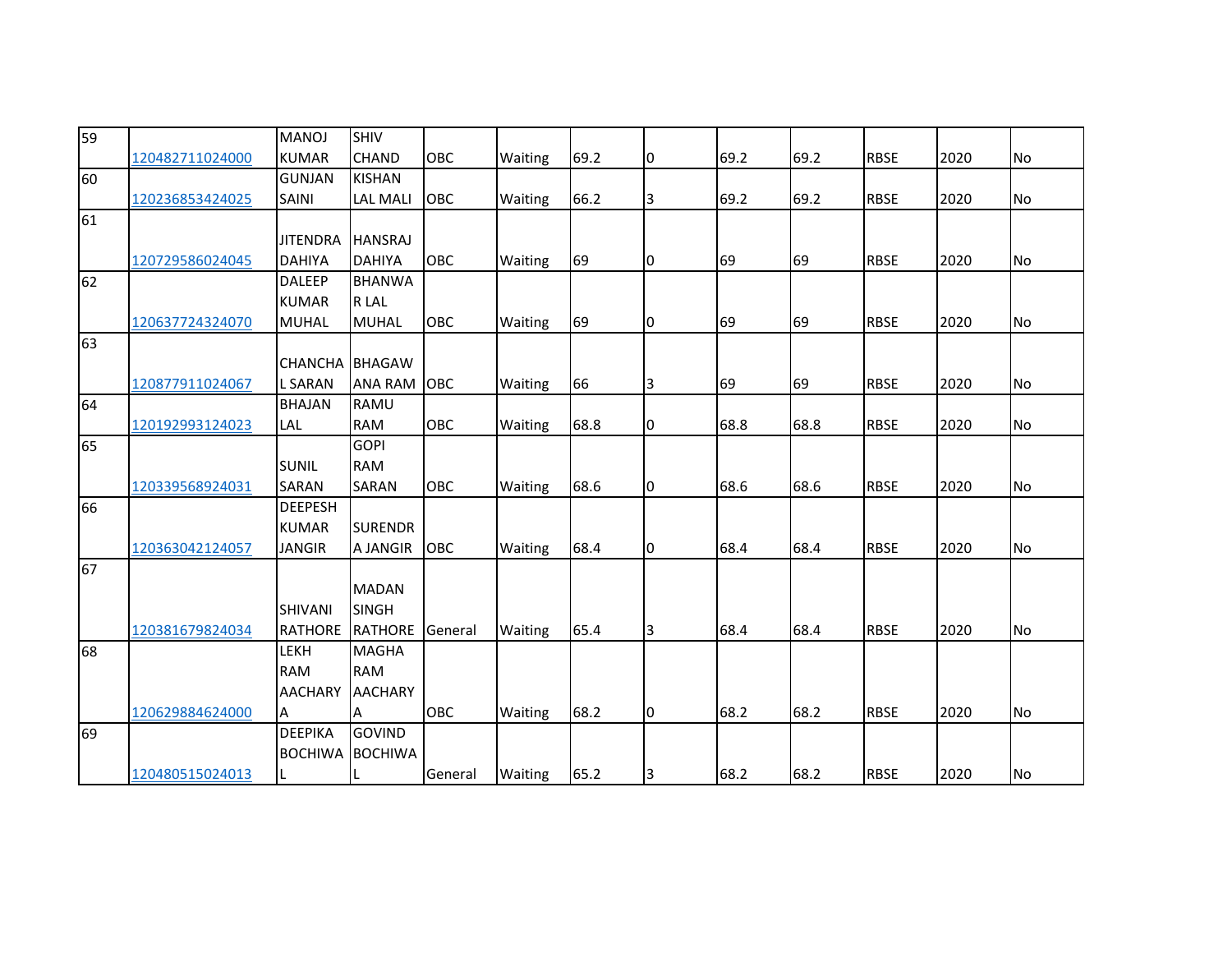| 70 |                 |                       |                     |         |         |      |    |      |      |             |      |           |
|----|-----------------|-----------------------|---------------------|---------|---------|------|----|------|------|-------------|------|-----------|
|    |                 | <b>ABHISHEK RAM</b>   |                     |         |         |      |    |      |      |             |      |           |
|    | 120699427524069 | <b>SAINI</b>          | <b>CHANDRA OBC</b>  |         | Waiting | 68   | 10 | 68   | 68   | <b>RBSE</b> | 2020 | <b>No</b> |
| 71 |                 | <b>SATYANA</b>        |                     |         |         |      |    |      |      |             |      |           |
|    |                 | <b>RAYAN</b>          | <b>MANPHUL</b>      |         |         |      |    |      |      |             |      |           |
|    | 120300812824052 | <b>JAT</b>            | <b>RAM</b>          | OBC     | Waiting | 68   | l0 | 68   | 68   | <b>RBSE</b> | 2020 | <b>No</b> |
| 72 |                 |                       | <b>PRAHLAD</b>      |         |         |      |    |      |      |             |      |           |
|    | 120498988324032 | SANJANA               | <b>SWAMI</b>        | OBC     | Waiting | 65   | 3  | 68   | 68   | <b>RBSE</b> | 2020 | No        |
| 73 |                 |                       |                     |         |         |      |    |      |      |             |      |           |
|    |                 | <b>BHAGIRAT MANGI</b> |                     |         |         |      |    |      |      |             |      |           |
|    | 120736999524010 | HJOSHI                | <b>LAL JOSHI</b>    | General | Waiting | 67.8 | I0 | 67.8 | 67.8 | <b>RBSE</b> | 2020 | No        |
| 74 |                 |                       |                     |         |         |      |    |      |      |             |      |           |
|    |                 |                       |                     |         |         |      |    |      |      |             |      |           |
|    |                 | <b>SUBHASH</b>        | <b>KISHAN</b>       |         |         |      |    |      |      |             |      |           |
|    | 120383282424046 | <b>CHANDRA</b> GAR    |                     | OBC     | Waiting | 67.4 | 10 | 67.4 | 67.4 | <b>RBSE</b> | 2020 | No        |
| 75 |                 | <b>RAJESH</b>         |                     |         |         |      |    |      |      |             |      |           |
|    |                 | <b>KUMAR</b>          | <b>DATA</b>         |         |         |      |    |      |      |             |      |           |
|    | 120823068024040 | <b>DUDI</b>           | <b>RAM DUDI OBC</b> |         | Waiting | 67.4 | I0 | 67.4 | 67.4 | <b>RBSE</b> | 2020 | <b>No</b> |
| 76 |                 |                       |                     |         |         |      |    |      |      |             |      |           |
|    |                 | <b>SURESH</b>         | <b>MULARA</b>       |         |         |      |    |      |      |             |      |           |
|    | 120139221824062 | <b>BHAMU</b>          | M BHAMU OBC         |         | Waiting | 62.4 | 5  | 67.4 | 67.4 | <b>RBSE</b> | 2020 | <b>No</b> |
| 77 |                 | SAHIL                 | <b>FAROOQ</b>       |         |         |      |    |      |      |             |      |           |
|    | 120382657624046 | <b>AHMED</b>          | AHMED               | General | Waiting | 67.2 | I0 | 67.2 | 67.2 | <b>RBSE</b> | 2020 | <b>No</b> |
| 78 |                 |                       |                     |         |         |      |    |      |      |             |      |           |
|    |                 | <b>KRISHNA</b>        | PARMARA             |         |         |      |    |      |      |             |      |           |
|    | 120693153524064 | <b>SARAN</b>          | <b>M SARAN</b>      | OBC     | Waiting | 63.8 | Iз | 66.8 | 66.8 | <b>RBSE</b> | 2020 | <b>No</b> |
| 79 |                 |                       |                     |         |         |      |    |      |      |             |      |           |
|    |                 | ANUJ                  | <b>KAILASH</b>      |         |         |      |    |      |      |             |      |           |
|    | 120505291824054 | <b>PUROHIT</b>        | <b>CHANDRA</b>      | General | Waiting | 66.6 | 10 | 66.6 | 66.6 | <b>RBSE</b> | 2019 | No        |
| 80 |                 | <b>AJEET</b>          | <b>ISHAR</b>        |         |         |      |    |      |      |             |      |           |
|    | 120782365524037 | <b>SINGH</b>          | <b>RAM</b>          | OBC     | Waiting | 66.4 | 10 | 66.4 | 66.4 | <b>RBSE</b> | 2020 | No        |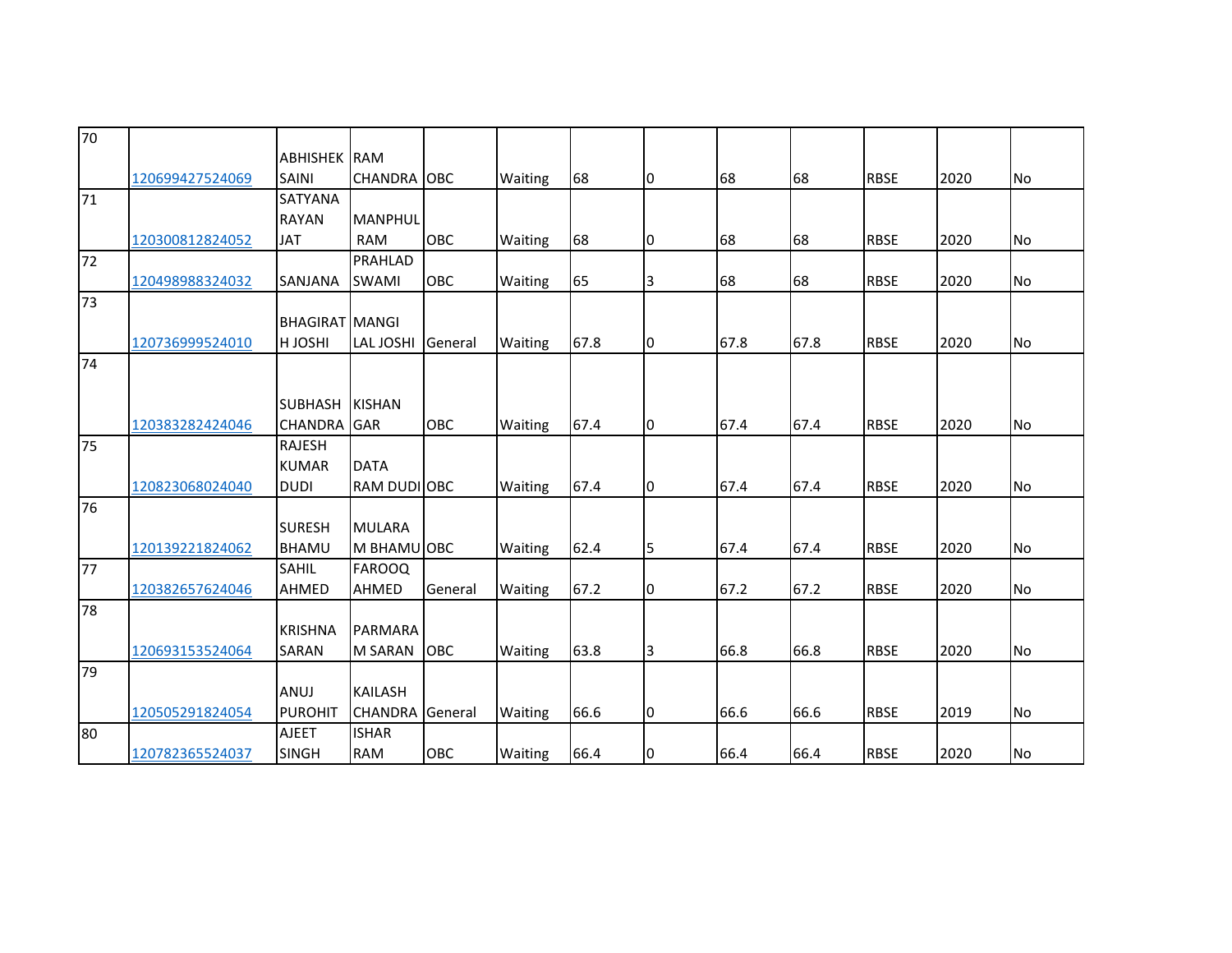| 81 |                 | <b>SHYAM</b>   |                     |         |                |      |    |       |      |             |      |            |
|----|-----------------|----------------|---------------------|---------|----------------|------|----|-------|------|-------------|------|------------|
|    |                 | <b>ISUNDAR</b> |                     |         |                |      |    |       |      |             |      |            |
|    | 120925715824039 | <b>ISARAN</b>  | <b>IKANARAMIOBC</b> |         | <b>Waiting</b> | 66.2 | 10 | 66.2  | 66.2 | <b>RBSE</b> | 2020 | <b>INo</b> |
| 82 |                 | <b>CHAHINA</b> | <b>IMO</b>          |         |                |      |    |       |      |             |      |            |
|    | 120347160224070 | KAZI           | <b>SALEEM</b>       | General | <b>Waiting</b> | 63.2 |    | 166.2 | 66.2 | <b>RBSE</b> | 2020 | <b>INo</b> |
| 83 |                 |                | <b>NISAR</b>        |         |                |      |    |       |      |             |      |            |
|    | 120714952624091 | <b>WASID</b>   | AHAMAD General      |         | <b>Waiting</b> | 66   | 10 | 166   | 166  | <b>RBSE</b> | 2020 | <b>INo</b> |

|                | <b>B.Sc. I BIO WAITING OBC I</b> |                                                 |                                     |                 |                                                 |      |          |                  |       |                      |                        |            |  |  |
|----------------|----------------------------------|-------------------------------------------------|-------------------------------------|-----------------|-------------------------------------------------|------|----------|------------------|-------|----------------------|------------------------|------------|--|--|
| <b>Sr.No</b>   | <b>Application ID</b>            | Name of<br><b>Applicant Name</b>                | <b>Father's</b>                     | <b>Category</b> | <b>Admission Percentag</b><br>Category $ e.(%)$ |      | Bonus(%) | Tot.<br>Perc.(%) | %tile | <b>Board</b><br>Name | <b>Passing</b><br>Year | <b>Fee</b> |  |  |
| $\mathbf{1}$   |                                  |                                                 | <b>MOHAM</b>                        |                 |                                                 |      |          |                  |       |                      |                        |            |  |  |
|                | 120176083324059                  | <b>MOHAM</b><br><b>MAD</b>                      | <b>MAD</b><br><b>IBRAHIM</b>        | <b>OBC</b>      | <b>Waiting</b>                                  | 66   | 10       | 66               | 66    | <b>RBSE</b>          | 2020                   | <b>No</b>  |  |  |
| $\overline{2}$ |                                  | <b>ADRISH</b><br><b>KHAN</b>                    | <b>ASLAM</b>                        |                 |                                                 |      |          |                  |       |                      |                        |            |  |  |
|                | 120803726224010                  | <b>NASWAN</b>                                   | <b>KHAN</b>                         | <b>OBC</b>      | <b>Waiting</b>                                  | 65.8 | 10       | 65.8             | 65.8  | <b>RBSE</b>          | 2020                   | INo.       |  |  |
| Iз             | 120954311124060                  | <b>RAMILA</b><br><b>SWAMI</b>                   | LAL<br><b>CHAND</b><br><b>SWAMI</b> | OBC             | Waiting                                         | 62.6 | 3        | 65.6             | 65.6  | <b>RBSE</b>          | 2019                   | No         |  |  |
| $\overline{a}$ | 120478370024030                  | <b>RENUKA</b><br>CHOUDHA DEVI LAL<br><b>IRY</b> | SARAN                               | OBC             | <b>Waiting</b>                                  | 62.2 | I3       | 65.2             | 65.2  | <b>RBSE</b>          | 2020                   | lNo.       |  |  |
| 5              | 120191708224081                  | <b>SAMUND</b><br><b>RA</b><br><b>PUNIYA</b>     | <b>CHHAGAN</b><br><b>RAM</b>        | OBC             | <b>Waiting</b>                                  | 64.6 | 10       | 64.6             | 64.6  | <b>RBSE</b>          | 2019                   | <b>No</b>  |  |  |
| 6              | 120261093324019                  | <b>DARA</b><br><b>SINGH</b>                     | <b>JEET RAM</b><br><b>PUNIYA</b>    | <b>OBC</b>      | <b>Waiting</b>                                  | 64.2 | 10       | 64.2             | 64.2  | <b>RBSE</b>          | 2020                   | <b>No</b>  |  |  |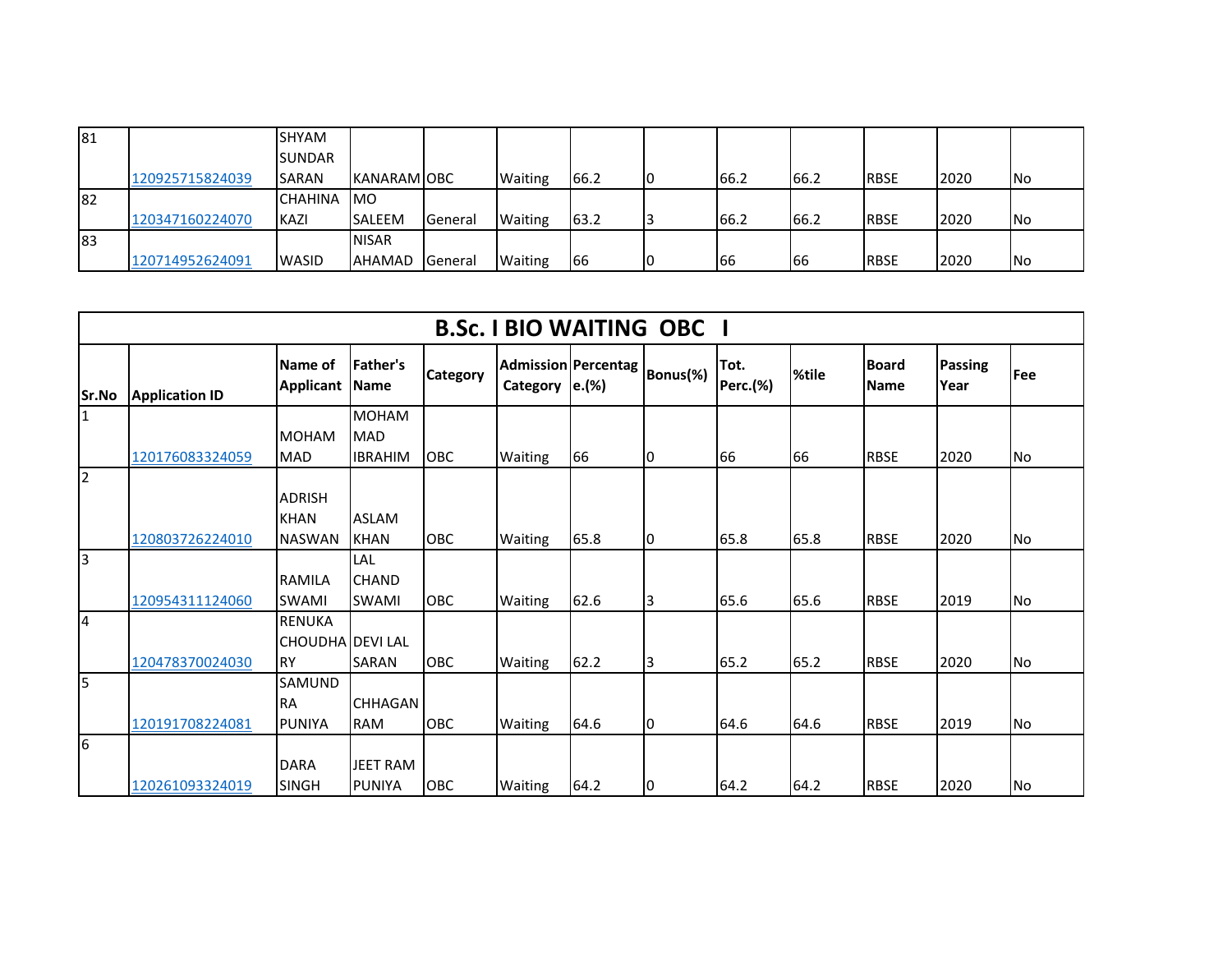| 7  |                 |                     |                        |            |         |      |             |      |      |             |      |           |
|----|-----------------|---------------------|------------------------|------------|---------|------|-------------|------|------|-------------|------|-----------|
|    |                 | <b>PUNAM</b>        | <b>RATAN</b>           |            |         |      |             |      |      |             |      |           |
|    | 120349480024064 | SAINI               | <b>LAL SAINI</b>       | OBC        | Waiting | 61.2 | 3           | 64.2 | 64.2 | <b>RBSE</b> | 2020 | <b>No</b> |
| 8  |                 | <b>NITIN</b>        | <b>SITARAM</b>         |            |         |      |             |      |      |             |      |           |
|    | 120562176524073 | SAINI               | SAINI                  | OBC        | Waiting | 63.8 | 10          | 63.8 | 63.8 | <b>RBSE</b> | 2020 | No        |
| 9  |                 | <b>KRISHAN</b>      | <b>SHANKAR</b>         |            |         |      |             |      |      |             |      |           |
|    | 120805408424041 | <b>KUMAR</b>        | <b>LAL</b>             | OBC        | Waiting | 63.8 | 10          | 63.8 | 63.8 | <b>RBSE</b> | 2020 | <b>No</b> |
| 10 |                 |                     |                        |            |         |      |             |      |      |             |      |           |
|    |                 | <b>MOHD</b>         | <b>MOHD</b>            |            |         |      |             |      |      |             |      |           |
|    |                 | SAMI                | <b>KASAM</b>           |            |         |      |             |      |      |             |      |           |
|    | 120422216024026 |                     | <b>KHOKHAR KHOKHAR</b> | <b>OBC</b> | Waiting | 63.6 | 10          | 63.6 | 63.6 | <b>RBSE</b> | 2020 | No        |
| 11 |                 |                     |                        |            |         |      |             |      |      |             |      |           |
|    |                 | <b>DEEPAK</b>       | <b>SUBHASH</b>         |            |         |      |             |      |      |             |      |           |
|    | 120323132224061 | <b>BHAMBU</b>       | <b>BHAMBU</b>          | OBC        | Waiting | 63.6 | 10          | 63.6 | 63.6 | <b>RBSE</b> | 2020 | No        |
| 12 |                 |                     | <b>MO</b>              |            |         |      |             |      |      |             |      |           |
|    |                 | <b>MO TARIF</b>     | <b>AARIF</b>           |            |         |      |             |      |      |             |      |           |
|    | 120322216224096 | <b>BAHLIM</b>       | <b>BAHLIM</b>          | OBC        | Waiting | 62.8 | 10          | 62.8 | 62.8 | <b>RBSE</b> | 2020 | No        |
| 13 |                 | <b>SURENDR</b>      |                        |            |         |      |             |      |      |             |      |           |
|    |                 | А                   |                        |            |         |      |             |      |      |             |      |           |
|    | 120373669724082 | <b>KASWAN</b>       | <b>MAMRAJ</b>          | OBC        | Waiting | 62.6 | $ 0\rangle$ | 62.6 | 62.6 | <b>RBSE</b> | 2020 | No        |
| 14 |                 |                     |                        |            |         |      |             |      |      |             |      |           |
|    |                 |                     |                        |            |         |      |             |      |      |             |      |           |
|    |                 | <b>MANOJ</b>        | <b>RAMRIKH</b>         |            |         |      |             |      |      |             |      |           |
|    | 120733739024063 | PRAJAPAT            | PRAJAPAT               | <b>OBC</b> | Waiting | 62.2 | I0          | 62.2 | 62.2 | <b>RBSE</b> | 2020 | <b>No</b> |
| 15 |                 |                     | <b>BIRBAL</b>          |            |         |      |             |      |      |             |      |           |
|    |                 | <b>ANURADH NATH</b> |                        |            |         |      |             |      |      |             |      |           |
|    | 120143655024062 | A SIDDH             | <b>SIDDH</b>           | <b>OBC</b> | Waiting | 59   | 3           | 62   | 62   | <b>RBSE</b> | 2019 | No        |
| 16 |                 | <b>RAM</b>          | <b>DUNGAR</b>          |            |         |      |             |      |      |             |      |           |
|    |                 | <b>KISHAN</b>       | <b>RAM</b>             |            |         |      |             |      |      |             |      |           |
|    | 120338394524032 | <b>KASWAN</b>       | <b>KASWAN</b>          | OBC        | Waiting | 61.8 | I0          | 61.8 | 61.8 | <b>RBSE</b> | 2019 | <b>No</b> |
| 17 |                 | <b>RAHUL</b>        | <b>NARAYAN</b>         |            |         |      |             |      |      |             |      |           |
|    | 120508945124073 | SONI                | SONI                   | OBC        | Waiting | 61.4 | 10          | 61.4 | 61.4 | <b>RBSE</b> | 2020 | No        |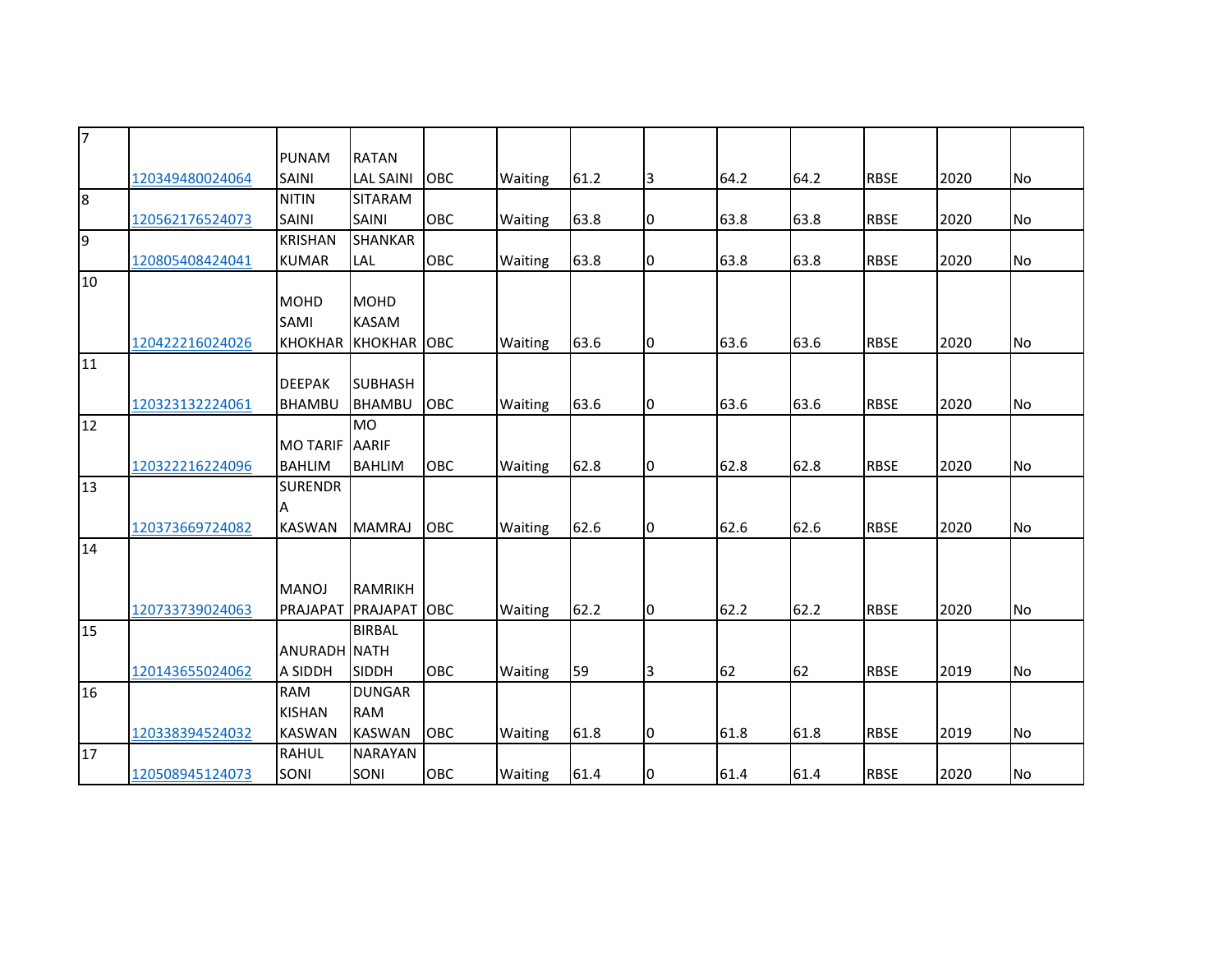| 18 |                 |                |                   |            |         |      |    |      |      |             |      |           |
|----|-----------------|----------------|-------------------|------------|---------|------|----|------|------|-------------|------|-----------|
|    |                 |                |                   |            |         |      |    |      |      |             |      |           |
|    |                 | <b>AKASH</b>   | <b>MOTILAL</b>    |            |         |      |    |      |      |             |      |           |
|    | 120112002824048 | PRAJAPAT       | PRAJAPAT          | OBC        | Waiting | 61.2 | Iо | 61.2 | 61.2 | <b>RBSE</b> | 2020 | <b>No</b> |
| 19 |                 | <b>LOKESH</b>  | tarachand         |            |         |      |    |      |      |             |      |           |
|    | 120280294724051 | <b>SAINI</b>   | saini             | OBC        | Waiting | 61.2 | 0  | 61.2 | 61.2 | <b>RBSE</b> | 2018 | No        |
| 20 |                 | <b>JAVED</b>   |                   |            |         |      |    |      |      |             |      |           |
|    |                 | <b>AKHTER</b>  | <b>LIYAKAT</b>    |            |         |      |    |      |      |             |      |           |
|    | 120449473724040 | <b>BHISTI</b>  | <b>ALI BHISTI</b> | <b>OBC</b> | Waiting | 60.6 | Iо | 60.6 | 60.6 | <b>RBSE</b> | 2020 | <b>No</b> |
| 21 |                 |                |                   |            |         |      |    |      |      |             |      |           |
|    |                 |                |                   |            |         |      |    |      |      |             |      |           |
|    |                 | <b>VIKASH</b>  | <b>MAMRAJ</b>     |            |         |      |    |      |      |             |      |           |
|    | 120469817024072 | <b>KHARBAS</b> | <b>KHARBAS</b>    | OBC        | Waiting | 60   | 10 | 60   | 60   | <b>RBSE</b> | 2020 | No        |
| 22 |                 |                |                   |            |         |      |    |      |      |             |      |           |
|    |                 |                |                   |            |         |      |    |      |      |             |      |           |
|    |                 | <b>OM</b>      | <b>KHIRAJA</b>    |            |         |      |    |      |      |             |      |           |
|    |                 | <b>PRAKASH</b> | <b>RAM</b>        |            |         |      |    |      |      |             |      |           |
|    | 120529530824044 | PRAJAPAT       | PRAJAPAT          | <b>OBC</b> | Waiting | 59.6 | 10 | 59.6 | 59.6 | <b>RBSE</b> | 2020 | <b>No</b> |
|    |                 | <b>RAJ</b>     | <b>MUKH</b>       |            |         |      |    |      |      |             |      |           |
| 23 |                 |                |                   |            |         |      |    |      |      |             |      |           |
|    | 120896720324017 | <b>KUMAR</b>   | <b>RAM</b>        | <b>OBC</b> | Waiting | 59.4 | Iо | 59.4 | 59.4 | <b>RBSE</b> | 2020 | <b>No</b> |
| 24 |                 |                |                   |            |         |      |    |      |      |             |      |           |
|    |                 | <b>MOHAN</b>   | <b>REWANT</b>     |            |         |      |    |      |      |             |      |           |
|    |                 | LAL            | <b>RAM</b>        |            |         |      |    |      |      |             |      |           |
|    | 120540247724027 | PRAJAPAT       | PRAJAPAT          | <b>OBC</b> | Waiting | 58.4 | I0 | 58.4 | 58.4 | <b>RBSE</b> | 2020 | No        |
| 25 |                 |                |                   |            |         |      |    |      |      |             |      |           |
|    |                 | <b>VIMALA</b>  | <b>SUKHARA</b>    |            |         |      |    |      |      |             |      |           |
|    | 120559014524021 | PRAJAPAT       | M                 | <b>OBC</b> | Waiting | 55.2 | Iз | 58.2 | 58.2 | <b>RBSE</b> | 2020 | <b>No</b> |
| 26 |                 |                |                   |            |         |      |    |      |      |             |      |           |
|    |                 | <b>NARENDR</b> |                   |            |         |      |    |      |      |             |      |           |
|    |                 | A KUMAR        | <b>RAJURAM</b>    |            |         |      |    |      |      |             |      |           |
|    | 120414156124084 | <b>MALI</b>    | <b>MALI</b>       | <b>OBC</b> | Waiting | 58   | I0 | 58   | 58   | <b>RBSE</b> | 2020 | <b>No</b> |
| 27 |                 | <b>BABLU</b>   | <b>BABULAL</b>    |            |         |      |    |      |      |             |      |           |
|    | 120453090024074 | <b>MALI</b>    | <b>MALI</b>       | OBC        | Waiting | 54.2 | 3  | 57.2 | 57.2 | <b>RBSE</b> | 2020 | No        |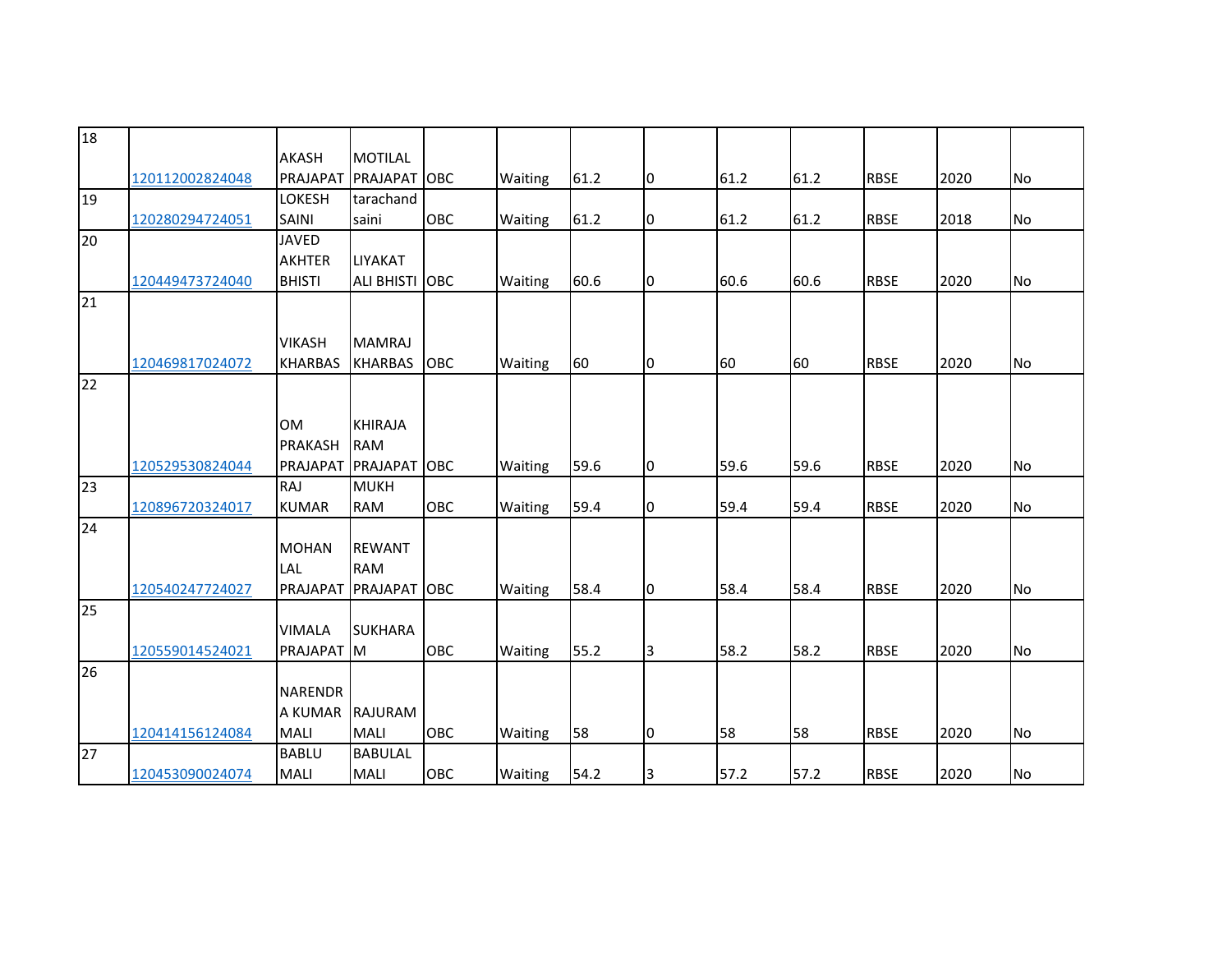| 28  |                 |                 | <b>FOOLA</b>  |            |                |      |      |             |             |      |           |
|-----|-----------------|-----------------|---------------|------------|----------------|------|------|-------------|-------------|------|-----------|
|     | 120703391024035 | <b>VIJENDRA</b> | <b>RAM</b>    | ІОВС       | <b>Waiting</b> | 56.8 | 56.8 | <b>56.8</b> | <b>RBSE</b> | 2020 | <b>No</b> |
| 29  |                 |                 | <b>TARA</b>   |            |                |      |      |             |             |      |           |
|     |                 | PRABHA          | <b>CHAND</b>  |            |                |      |      |             |             |      |           |
|     | 120475746724033 | <b>ISAINI</b>   | <b>SAINI</b>  | ІОВС       | <b>Waiting</b> | 53.6 | 56.6 | 56.6        | <b>RBSE</b> | 2020 | <b>No</b> |
| 130 |                 | <b>PANKAJ</b>   | <b>ISHWAR</b> |            |                |      |      |             |             |      |           |
|     | 120854344924056 | <b>INEHRA</b>   | LAL           | <b>OBC</b> | <b>Waiting</b> | 54.8 | 54.8 | I54.8       | <b>RBSE</b> | 2020 | <b>No</b> |

|              | <b>B.Sc. I BIO WAITING SC</b> |                      |                         |                 |                                                       |      |    |                         |       |                             |                        |            |  |
|--------------|-------------------------------|----------------------|-------------------------|-----------------|-------------------------------------------------------|------|----|-------------------------|-------|-----------------------------|------------------------|------------|--|
| <b>Sr.No</b> | <b>Application ID</b>         | Name of<br>Applicant | Father's<br><b>Name</b> | <b>Category</b> | Admission Percentag   Bonus(%)  <br>Category $ e.(%)$ |      |    | Tot.<br><b>Perc.(%)</b> | %tile | <b>Board</b><br><b>Name</b> | Passing<br><b>Year</b> | <b>Fee</b> |  |
| 1            |                               | <b>KISHAN</b>        | <b>SHYOKAR</b>          |                 |                                                       |      |    |                         |       |                             |                        |            |  |
|              |                               | LAL                  | AN                      |                 |                                                       |      |    |                         |       |                             |                        |            |  |
|              |                               | <b>MEGHWA</b>        | <b>MEGHWA</b>           |                 |                                                       |      |    |                         |       |                             |                        |            |  |
|              | 120801994424080               |                      |                         | <b>SC</b>       | Waiting                                               | 64.8 | 10 | 64.8                    | 64.8  | <b>RBSE</b>                 | 2020                   | No         |  |
| I2           |                               |                      |                         |                 |                                                       |      |    |                         |       |                             |                        |            |  |
|              |                               |                      | <b>MAHAVIR</b>          |                 |                                                       |      |    |                         |       |                             |                        |            |  |
|              | 120417644424042               | <b>SUNITA</b>        | <b>PRASAD</b>           | lsc             | Waiting                                               | 61.4 | 3  | 64.4                    | 64.4  | <b>RBSE</b>                 | 2020                   | No         |  |
| 13           |                               | <b>VIJAY</b>         |                         |                 |                                                       |      |    |                         |       |                             |                        |            |  |
|              | 120866975224094               | <b>KUMAR</b>         | <b>TORURAMISC</b>       |                 | <b>Waiting</b>                                        | 63.8 | 10 | 63.8                    | 63.8  | <b>RBSE</b>                 | 2020                   | <b>No</b>  |  |